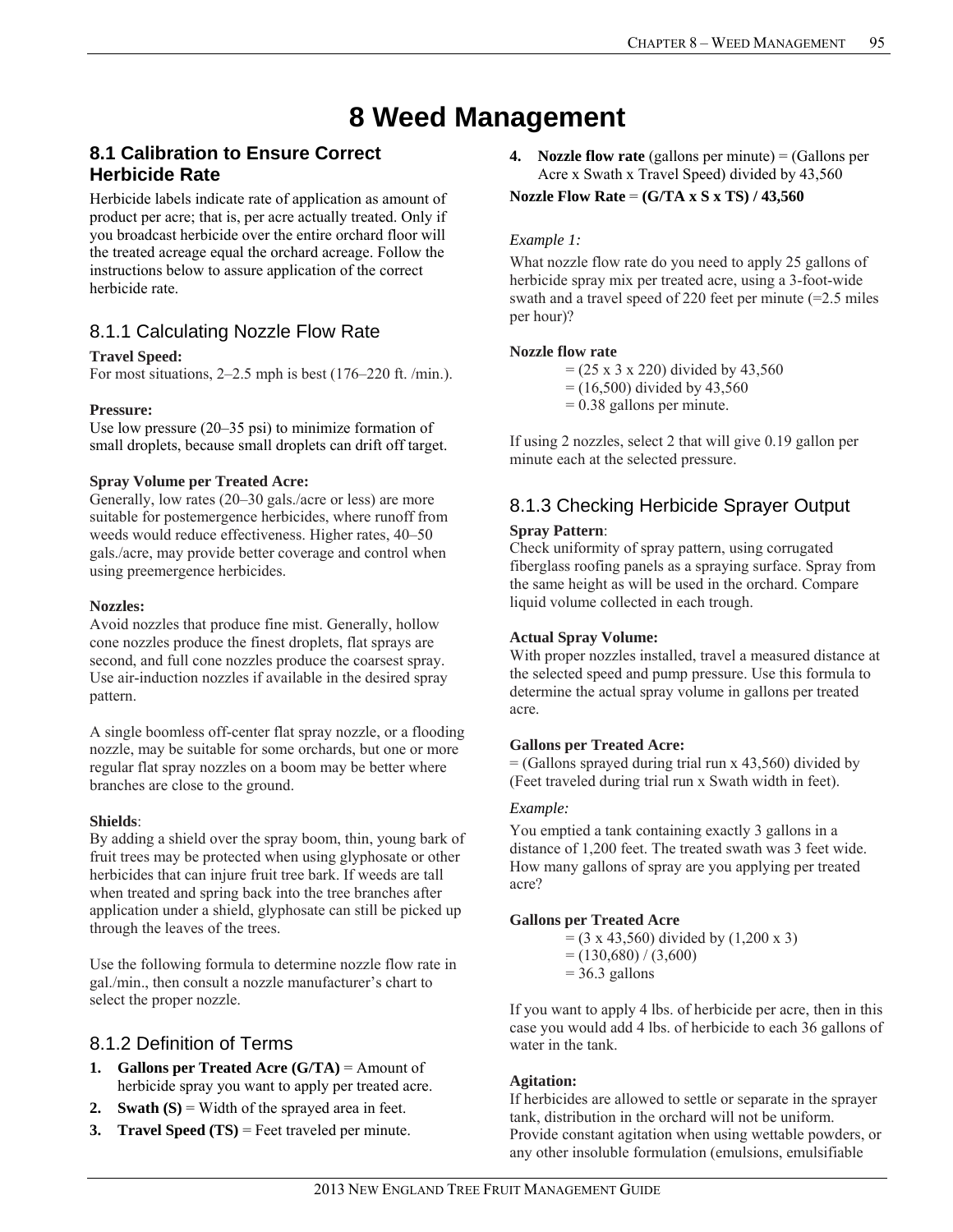concentrates, dry flowables, liquid flowables, and suspensions). Use defoaming adjuvant when needed to control excessive foam.

### **8.2 Groundcover Management**

Management of the orchard floor is an essential and often expensive piece of the overall orchard management scheme. A poorly designed and managed orchard floor will increase costs in several important ways, including increased mowing costs, reduced yield due to weed competition, and wear and tear on equipment. Several orchard floor management options to consider are:

#### **1. Clean Cultivation/Fall Cover**

This option can be effective with young trees, in particular as a management system that eliminates weed competition and encourages tree growth. These benefits do not come without cost. Soil erosion in particular is a real risk. Late summer seeding to a fall cover crop such as spring oats is essential to limit erosion. This fall cover must be planted early enough to allow ample autumn growth to protect soil from cold penetration in winter. Loss of organic matter with this system is another liability–soil organic matter is broken down quickly with repeated cultivation. In addition to these potential risks, calcium availability to trees may be reduced and soil compaction problems may develop.

#### **2. Mulch**

Mulching offers some attractive potential benefits, including improved soil moisture retention and weed suppression. Unfortunately, mulching also offers a couple of key liabilities that make it impractical as a general orchard practice. Perhaps most importantly, mulch provides an ideal habitat for voles (mice). Also, while the use of mulch will increase levels of organic matter and key nutrients including potassium and magnesium, its use will likely lead to reduced calcium levels.

The use of wood-based mulch such as wood chips and bark may be valuable on excessively drained soils

#### **3. Permanent Sod**

Permanent sod, often including an under-tree herbicide strip, is the orchard floor management system most commonly used. A permanent sod offers many important benefits. It reduces soil erosion; gives support (especially important when soils are wet) for heavy equipment needed for brush removal, pesticide application, and mowing; reduces dust and dust deposits on fruit; reduces tree rack or wobble during wind events; insulates against cold penetration in winter; increases movement of key nutrients including calcium into the tree root zone; and may provide winter refuge for a beneficial mite species.

A permanent sod also allows soil organic matter levels to increase over time, a condition which when coupled with proper soil pH management, eliminates the need to apply phosphorous throughout the life of the orchard.

The key to success with this system is establishment (preferably prior to planting) of a permanent sod floor. Combinations of slow-growing grass types such as lowgrowing hard fescues and perennial ryegrasses are preferable.

The process of establishing an orchard floor should include elimination of perennial weeds and grasses through use of an herbicide such as glyphosate (Roundup). In addition, correction of soil drainage deficiencies, soil pH and nutrient adjustment based on soil test recommendations, and preparation of a smooth, stone-free soil surface for seeding are all key elements for success. A 2-year soil preparation process that includes a full summer of cover cropping with a vigorous cover crop such as Sudan grass or Japanese millet is ideal. Seeding of a new orchard floor is best done in late summer or early autumn. In older plantings, the permanent sod is often a 'wild' mix of more vigorous grasses and herbaceous plants, a mix that requires extensive management including several mowings annually. In addition, the orchard floor is often rough and rutted from years of equipment traffic and dotted with rock outcroppings, adding to the management cost.

Some drawbacks are associated with permanent ground cover. Certain plant species such as alfalfa can promote pest populations (e.g., tarnished plant bug). Ground cover also provides competition for water and nutrients, especially to young trees. If not properly managed, it also provides habitat for voles. These drawbacks can be minimized with appropriate management of the orchard floor.

Mowing is the most important orchard floor management tool. Establishment of an orchard floor composed of slow growing grass species can reduce mowing requirements significantly. With an orchard floor composed of vigorous 'wild' species, several timely mowings will be required to prevent undue competition for trees and reduce vole populations by limiting their preferred habitat. A final mowing in late autumn (using a flail type mower) can reduce the potential apple scab infection risk the following spring.

Herbicides are generally used to manage groundcover around tree trunks and in that portion of the under-tree area that is difficult to mow. For mature trees on seedling or semi-dwarf rootstock, this herbicide strip may extend up to 6 feet or more out from tree trunks. With dwarf rootstock trees, the herbicide strip generally extends 2 feet or less out from the trunks. Maintaining herbicide strips as narrow as practical is important in reducing the risk of soil erosion and tree rack as well as cold penetration into the root zone of trees. Research has shown that if orchards are irrigated the herbicide strip can be more narrow. In addition, narrow strips may facilitate movement of mite predators from the orchard floor into trees in summer. Less total herbicide is used per acre when these strips are narrow, reducing risk for environmental problems including herbicide leaching and runoff.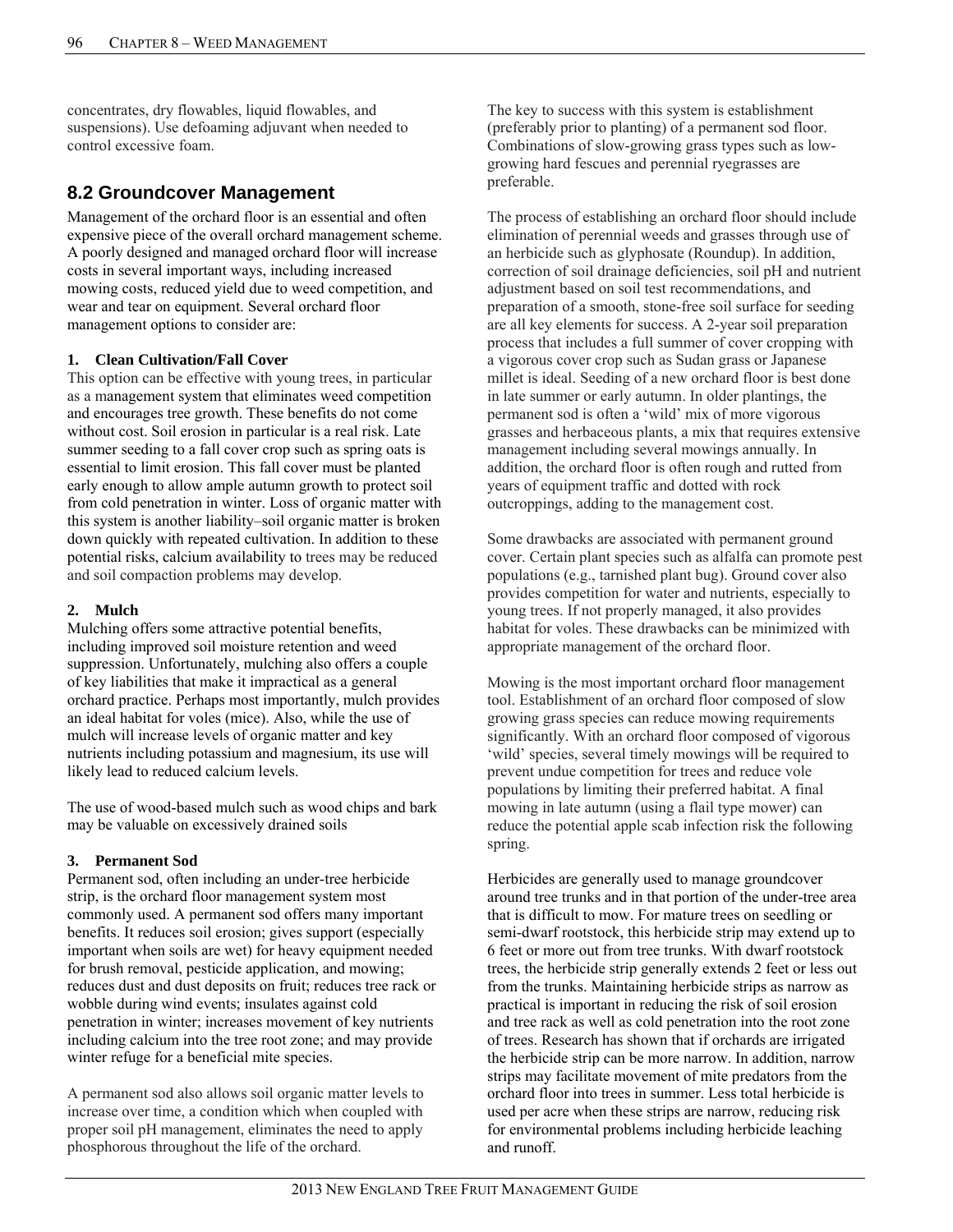It is important to use herbicides judiciously for maintenance of these strips. Ideally, the use of herbicides will leave a living groundcover and root system or a mat of killed ground cover to protect soil from erosion and cold penetration. The overuse of herbicides, even in narrow strip systems, will lead to a barren soil strip and a high risk of erosion, tree rack, and cold temperature injury to tree root systems, and storm-water runoff

Herbicide timing should be chosen so as to assure that live groundcover, or a matting of killed groundcover will be present when soil erosion is likely, especially during the dormant season, and when thunderstorms are likely. Practices that promote extensive moss growth have not been identified, but it is evident that some herbicides inhibit moss establishment and others do not.

**Maintaining or increasing soil organic matter (humus) should be an objective of sustainable orchard groundcover management in New England**. Soil organic matter is much more than the dead leaves, stems, and roots produced by the groundcover and orchard trees. As plant tissues decay, through the activity of soil microorganisms (bacteria, actinomycetes, fungi, algae, protozoa, and nematodes) they produce **humus**, a complex mixture of organic compounds that gives topsoil its characteristically dark brown color. The soil microbes themselves die, contributing to the total pool of biomass that forms humus. In sod-covered soils, humus typically constitutes the bulk of soil organic matter. But humus is not permanent. Its constituents undergo a slow, but continuing process of decay. If soil is kept bare, the major food source for soil microorganisms is eliminated, and humus can then be expected to disappear faster than it is formed.

Humus is a major source of nitrogen, phosphorous, and sulfur. These three essential elements are abundant in biological tissue, the source of humus. Humus also has a controlling influence on the availability of essential micronutrients, not because its parent biological tissues were high in micro-nutrients, but because humus can form "chelates" with copper, zinc, manganese, etc. that are released from soil minerals. Chelated micronutrients are held against leaching from the soil, and under the right conditions, are available to plant roots.

Another value of humus derives from its electrostatic attraction for oppositely charged nutrient elements, protecting them against leaching. This property, called cation exchange capacity, is also exhibited by clay particles. Cation exchange capacity, together with chelation, allows soils to hold nutrients until picked up by plant roots. Soils in which these properties are at a low level, as in soils with little clay or organic content, are naturally low in agricultural productivity, because they cannot supply as much mineral nutrition as the crops are capable of using.

Additional benefits of soil organic matter are:

- It increases moisture-retention in sandy soils. Organic matter can hold up to 20 times its weight in water.
- It acts as "glue" to hold very small soil mineral particles together in units called aggregates. Aggregation permits a loose, open, granular condition that aids penetration by water, air, and roots, and resists erosion.
- It has the ability to absorb many organic pesticides, holding them near the soil surface, where they are more likely to be degraded by biological activity and sunlight, rather than leach to groundwater.

### **8.3 Herbicides and Their Use**

If you use herbicides, you are responsible for their safe and proper use. The label is the law. Be aware of the potential for contamination of waterbodies, groundwater, and food.

### 8.3.1 Types of Herbicides

Herbicides can be separated into two broad categories: those applied to the soil before weeds have emerged (preemergence or 'residual' herbicides) and those applied directly to visible weeds (post-emergence or 'contact' herbicides). A few pre-emergence herbicides also have some activity against emerged weeds.

Residual herbicides have a lasting effect on the soil. How long weed growth is prevented by an application of residual herbicide depends on how quickly it is broken down on the soil by sunlight, microbial activity, or soil chemistry, and whether the herbicide is volatilized or leached below the upper inch or so of soil. Non-residual herbicides have little or no effect except on weeds that are present at the time of application.

Finally, some herbicides are effective only on grasses; some only on broadleaf weeds, and others show degrees of activity against both types of vegetation. No herbicide is effective against all species in all categories of weeds. Some herbicides are effective on certain weed species outside of the indicated category. For a list of specific weeds controlled, see product labels. The use of residual herbicides in particular should be limited to specific needs. The routine use of residual herbicides may increase the chance of creating a bare soil environment around trees (with an increased risk of soil erosion, tree rack, and cold temperature injury to tree roots). And it may facilitate the development of weed populations that are difficult to control with currently available herbicide options.

# 8.3.2 Manage to Prevent Resistance

Repeated use of a single herbicide, or herbicides with a shared specific mode of action without rotation or the use of alternative tactics such as cultivation or weed suppressing cover crops, may lead to herbicide-resistant weed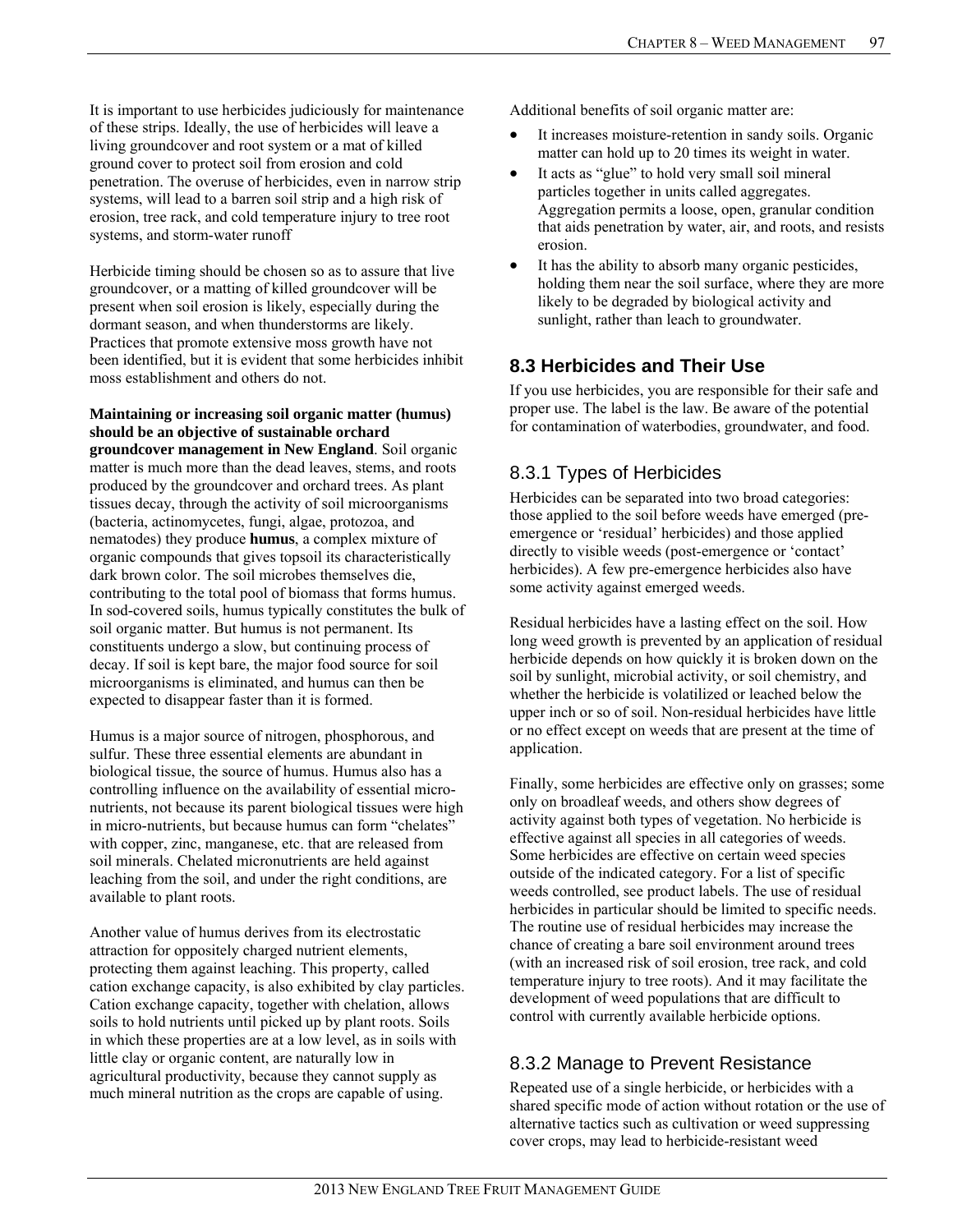populations. The build up of weed species that are not affected by the specific herbicide, creates a new complex of weeds species under the trees.

Herbicides for which the risk of resistance is greatest include: diuron (Karmex), oryzalin (Surflan), oxyfluorfen (Goal), paraquat (Gramoxone), and terbacil (Sinbar).

Combining pre-emergence herbicides with different modes of action is one technique that reduces the risk of weeds developing herbicide tolerance. The use of post-emergence herbicides such as glyphosate (Roundup) also helps, as do non-herbicide practices such as close-mowing and cultivation. Weed scouting before herbicide application is useful to identify which species are present. Scouting after herbicide application can reveal weed escapes or species shifts.

### 8.3.3 Herbicide Selection

No herbicide product is completely effective against weeds *and* always harmless to the trees. Good management requires choosing the proper product, or combination of products, to fit the situation. Give special attention to age of the trees and soil factors.

**Age of the trees.** Young trees have tender, green bark that can be damaged or penetrated by contact herbicides, both systemic and non-systemic. Damage to a high value perennial crop, like apples, can have major and prolonged financial impact. Pay close attention to the development of corky, dead outer bark on the portion of the trunk that will be contacted by a contact herbicide. Properly applied trunk paint or vole guards will help if they completely block the spray from contacting the green bark. However, the most important consideration is the careful application of herbicides, using shielded sprayers or wipe-on applicators where appropriate to minimize the risk of herbicide contacting the bark.

The most common and serious damage occurs on young fruit trees when unprotected bark is contacted by concentrated doses of herbicides that have both contact and systemic activity (e.g. glyphosate, sulfosate and 2,4-D). These products can be used in young orchards, but their use requires precautions to prevent significant exposure of the trees.

Non-systemic products can also damage young trees, usually by burning a dead area into the trunk within about a foot of the soil surface. This can occur if the product is overly concentrated in the spray solution, and/or mixed with higher rates of liquid nitrogen fertilizers.

Young trees have shallow root systems, and most of their roots are within the herbicide treated area. Young tree roots may be highly exposed to root active herbicides that leach into the upper foot of soil – simazine, diuron, terbacil (and to a lesser extent norflurazon and dichlobenil) all have the

potential to damage trees in young or dwarf orchards, particularly on light sandy soils. Use caution and low rates when using these herbicides.

**Soil Factors**. Organic matter and increased binding sites that come with finer soil texture are important soil qualities that hold potentially mobile herbicides in the upper 2–4 inches of soil where they act to control weeds rather than affect fruit tree roots. If the product label suggests that you take these factors into consideration, do so. Orchards often have bands of lighter, shallower or gravelly soils running through them. Identify and record these poor soil areas. Use products and rates that are safe on the weakest soils, not the average.

# 8.3.4 Herbicides Can Damage Trees

To avoid tree injury, know the potential for injury, and follow label instructions carefully. Injury can be local (affecting only tissue directly hit by spray), or it may be systemic. Systemic injury can produce symptoms some distance from the site of contact, due to the ability of some herbicides to translocate within the plant.

Note the potential for tree damage by these herbicides:

- **glyphosate, sulfosate**: Are absorbed by foliage, root suckers, young-green bark and fresh pruning wounds, resulting in systemic injury. Do not apply after mid summer (July 15). Avoid contact with bark, foliage, and rootsuckers.
- **diuron, oxyfluorfen, terbacil:** Are absorbed by foliage and young bark, resulting in local injury. Shield bark of first- and second-leaf trees to prevent damage.
- **paraquat, glufosinate-ammonium:** Are absorbed by foliage, and bark, resulting in local injury.
- **2,4-D:** Is absorbed by foliage, bark, and roots, resulting in systemic injury. **Do not use 2,4-D near or in grapes!!!**
- **dichlobenil, diuron, simazine, terbacil, and 2,4-D** can, under some conditions, be taken up by roots, resulting in injury or other symptoms. Root uptake is most likely in soils containing very little clay or organic matter. In the case of 2,4-D, the chemical is highly water-soluble, so movement to roots is possible where groundcover is insufficient to absorb (trap) the 2,4-D.
- The presence of burr knots may increase the risk of herbicide uptake by trees if herbicide comes in contact with bark tissue.

Other listed herbicides may produce injury to trees if not used at appropriate label rates and timings, taking into account tree age, soil texture, and soil organic matter.

# 8.3.5 Leaching and Runoff Potential

Leaching (downward herbicide movement through soil) is influenced by characteristics of the soil (texture,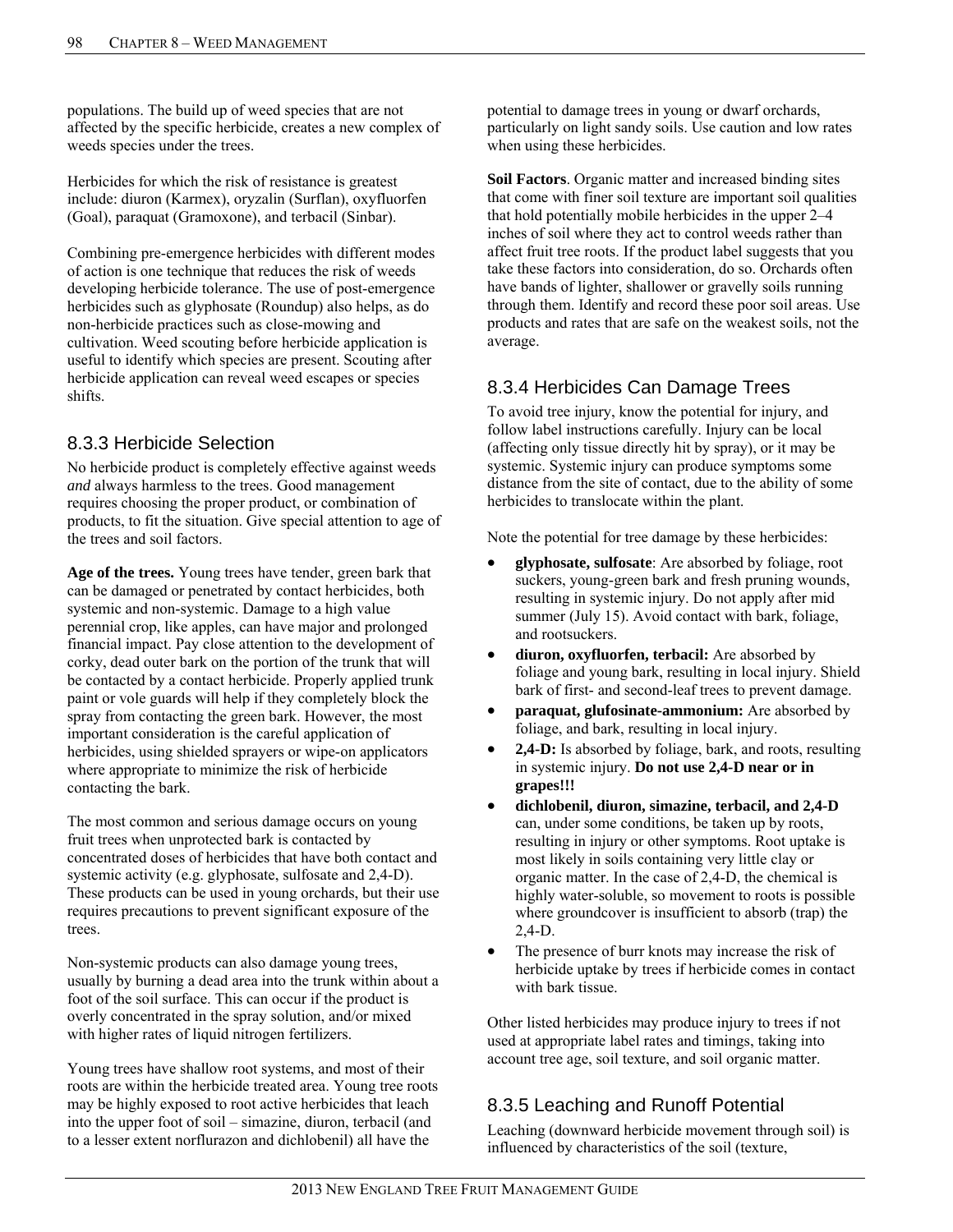compaction, organic content, pH, wetness, temperature). In addition, certain soil microorganisms and living weeds can sometimes metabolize absorbed herbicides, rapidly or gradually altering them to non-phytotoxic forms that may have different leaching characteristics. Leaching potential is also affected by certain characteristics of the herbicide, including water solubility, electrostatic properties, vapor pressure, and photodecomposition.

Because numerous complex interactions can occur between herbicides and the soil environment, it is impossible to accurately generalize leaching behavior for a wide range of possible soil situations.

Downward movement is most likely with chemicals that do not degrade quickly and do not adsorb strongly to clay or organic matter. The potential for tree damage or groundwater contamination is greatest with such chemicals when heavy rain comes soon after application, or where spills occur. Special attention should be given to the mixing and loading operation, as spills can quickly overload detoxifying processes of soil and sunlight.

Runoff (surface loss of herbicides from treated areas) can be avoided by the same means used to avoid soil erosion. Sloping ground and absence of groundcover increase surface runoff. Living sod or other dense groundcover and organic mulches inhibit runoff. Where problems persist, grass strips and berms can be used to separate treated areas from sensitive borderlands. Practices that prevent concentration of rain water into narrow channels will help. Wheel ruts often become stream-beds during heavy rainfall, as do channels from previous rainfalls. Travel lanes should run across rather than with the slope. Maintain and operate equipment with caution to prevent spills.

# 8.3.6 Need for Rain or Irrigation

Herbicides used for pre-emergence weed control generally require 0.5–1 inch of rain or irrigation, or shallow cultivation to initiate herbicidal action. The need for prompt incorporation varies.

Warm bright days speed surface breakdown and evaporation of certain herbicides. Some herbicides must be incorporated within 24 hours after application, while other materials can be stable for 3–4 weeks or more. Specific information is provided on product labels if rapid incorporation is necessary.

### 8.3.7 Persistent Weeds

Perennial and biennial species that persist where preemergence herbicides have been used can often be killed by one or more treatments with glyphosate, 2,4-D, or a combination of these two. Such species include bindweed, brambles, Canada thistle, dandelion, dock, evening primrose, goldenrod, horsenettle, plantain, poison ivy, and vetch. Yellow nutsedge can be killed with glyphosate,

glufosinate, or paraquat, properly timed. Mid-June to mid-July is the best time for paraquat and glufosinate, while August and September are best for glyphosate. These late summer applications also carry the greatest risk of damage to the crop if foliage or green tissue is contacted by improper application. Note that preharvest interval requirements may influence choice of timing. In stone fruit crops, clopyralid (Stinger) is also an option but it has a very specific weed spectrum. Weed identification is important in selecting this herbicide for perennial weed control.

# 8.3.8 Application Method

Regardless of which herbicides are chosen, proper application is essential to insure safety and efficacy. Take the time to set up and check the mechanics of the weed sprayer. This is too often neglected. Every time an herbicide sprayer is brought out for use, it needs to be checked, both for level application across the boom and rate per sprayed acre. There are many ways to calibrate orchard herbicide sprayers: use the one you are most comfortable with. If you do not already have a good method, try the procedure outlined at the end of this section.

Most orchards are sprayed with a single sided boom sprayer, with two, three, or four flat fan nozzles placed about a foot apart, starting at the distant tip of the boom. The boom is adjusted so that the spray from each nozzle over-laps about 1/3 of the pattern from the adjacent nozzles on either side at the level of the target. The "target" can be either weed growth if you are spraying contact herbicides, or the soil surface, if you are applying soil residual products.

Some growers use single "flood-jet" style nozzles to apply contact materials on both sides of a tree row with a single pass by the sprayer. This is somewhat effective, but not without problems, including injury to tree trunks. Most single nozzle band applications wider than a foot or two distribute herbicide unevenly. Single nozzle band application should not be used with most soil residual materials, or for products that may injure the young tree if applied to the trunk.

The use of anti-drift agent(s) is recommended, particularly for contact and systemic herbicides. With some herbicides and target weeds, addition of a surfactant, spreader-sticker, and or crop oil concentrate is also recommended. See label for details

### 8.3.9 Rate of Herbicide

For many pre-emergence herbicides, the lower recommended rate is the best choice for coarse texture orchard soils (sandy loam or loamy sand), provided moisture conditions are suitable. Some preemergence herbicides are strongly adsorbed onto soil organic matter and/or clay particles. Therefore, on relatively high organic soils (above 3.5 percent by Walkley-Black method) and on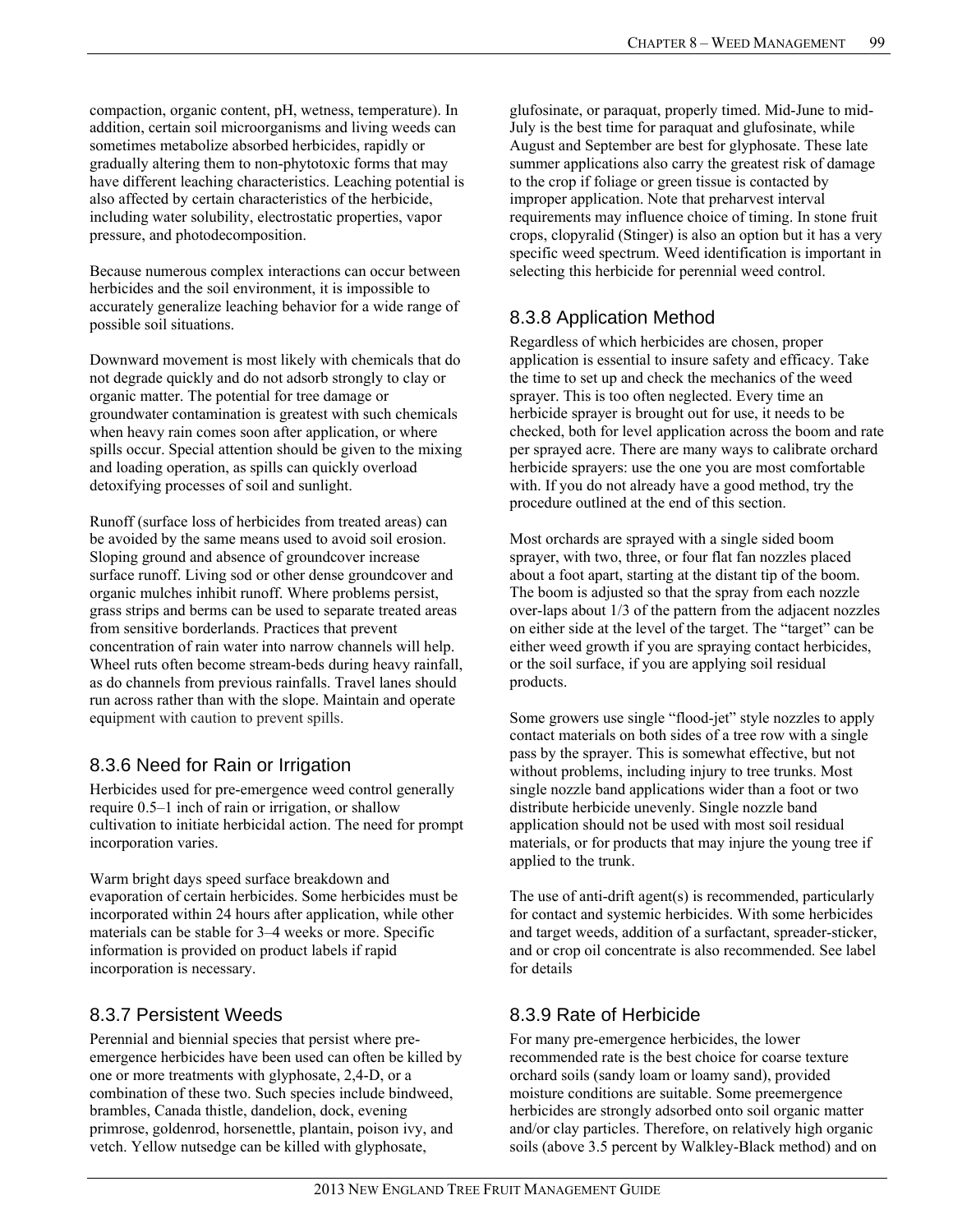clay loam soils, the higher label rate may be needed for preemergence control.

Soil texture and organic matter content can be determined by soil testing laboratories. Several different methods are used to estimate soil organic matter. For the same soil, different methods can give much different results. To properly interpret label recommendations regarding soil organic matter, ask your soil testing laboratory to indicate its estimate of organic matter as though it had been done by the Walkley-Black method.

Surface litter (non-decomposed organic tissues) can bond some herbicides, resulting in failure of the chemical to reach the soil where germinating seeds can be killed. Herbicides that are so affected will include a label recommendation for removal of surface litter, or clean cultivation prior to application of the herbicide.

Rates for post-emergence herbicides vary according to weed species and growth stage. Drought conditions that slow weed growth may make weeds more tolerant of postemergence herbicides applied during that time.

Unless product labels suggest addition of surfactants or other adjuvants, their use is not likely to improve herbicide activity. Post-emergence herbicides should be used with enough water to avoid missing any plants or plant parts, while avoiding runoff, although systemic herbicides such as Roundup can be effective at low water volumes and incomplete plant contact.

# 8.3.10 Timing Herbicide Applications

Product labels limit timing of some herbicides to certain months, weed growth stage, temperatures, crop growth stage, or days to harvest. Detailed information is included on the product labels.

### 8.3.11 Tank Mixes

- If no statement concerning tank mixing of two or more herbicides is given on product labels, mixing is legal, though a test for compatibility will be necessary.
- Do a small-scale jar test as follows: Place one pint of water in a quart jar. Add each pesticide or a pre-mix of pesticide in water, one at a time, and shake well with each addition. Use each product in about the same proportion to water as it will be in the field mixture. One half of a measuring teaspoon of herbicide in a pint of water is approximately equivalent to one pint or one pound of herbicide in 25 gallons water. Unless labels indicate otherwise, add pesticides in this order: wettable powders, followed by flowables, emulsifiable concentrates, water solubles, and recommended adjuvants. However, when compatibility enhancers are used (tank mix adjuvants or spreader/stickers) these should be added first to the water. Invert the jar 10 times, then inspect the mixture immediately and again

after 30 minutes. If a uniform mix cannot be made or if non-dispersable oil, sludge, or clumps of solids form, the mixture is incompatible and should not be used. Minor separation after 30 minutes (without sludge or clumps) that remixes readily with 10 jar inversions, is tolerable if spray tank agitation is good.

- When you tank mix in volume, put 2/3 of the water in the tank first. Then add pesticides one by one, with wettable powders first. Agitate for thorough mixing after each addition, before pouring in the next. Finish filling the tank with water.
- Maintain continuous agitation until the tank is empty.

### 8.3.12 Established Orchard Herbicide Program

A late spring and late fall application of herbicides to herbicide strips of established orchards is recommended. Specifically:

- Late fall herbicide application should include a translocated contact herbicide (2,4-D, or glyphosate if perennial weeds are present and trees can be shielded or missed) AND a residual herbicide (Kerb, Solicam, Surflan, Prowl, Chateau, Matrix).
- Late spring herbicide application should include a different residual herbicide (Karmex, Sinbar, Solicam, Surflan, Prowl, Chateau, Matrix) and a contact herbicide if perennial weeds are present or annual weeds have emerged.

These two applications may give effective season-long control, improve consistency of treatment, decrease risk of crop injury, and decrease competition by weeds in early spring.

*('Groundcover Management and Herbicides' adapted from original New England Apple Pest Management Guide, by William Lord, University of New Hampshire. Adapted and edited for most recent version by George Hamilton, UNH Cooperative Extension, and Jon Clements, UMass Extension. Also from Cornell Pest Management Guidelines for Commercial Tree Fruit Production, Robin Bellinder and Deborah Breth.)* 

# **8.4 Herbicides for Tree Fruits**

2,4-D is marketed in various formulations. \*Weedar 64 and \*2,4-D Amine are registered for use in APPLE, PEAR, and STONE FRUIT orchards at least 1yr old. Unison is a new formulation of 2,4-D acid for pome and stone fruit. 2,4-D is a selective herbicide that is effective on many annual and perennial broadleaf weeds when applied as a postemergence foliar spray. It is particularly effective in controlling dandelions on the orchard floor when applied in late fall. These materials should not be applied during the bloom period of fruit trees, i.e., from the time flower buds begin to expand until 4 weeks after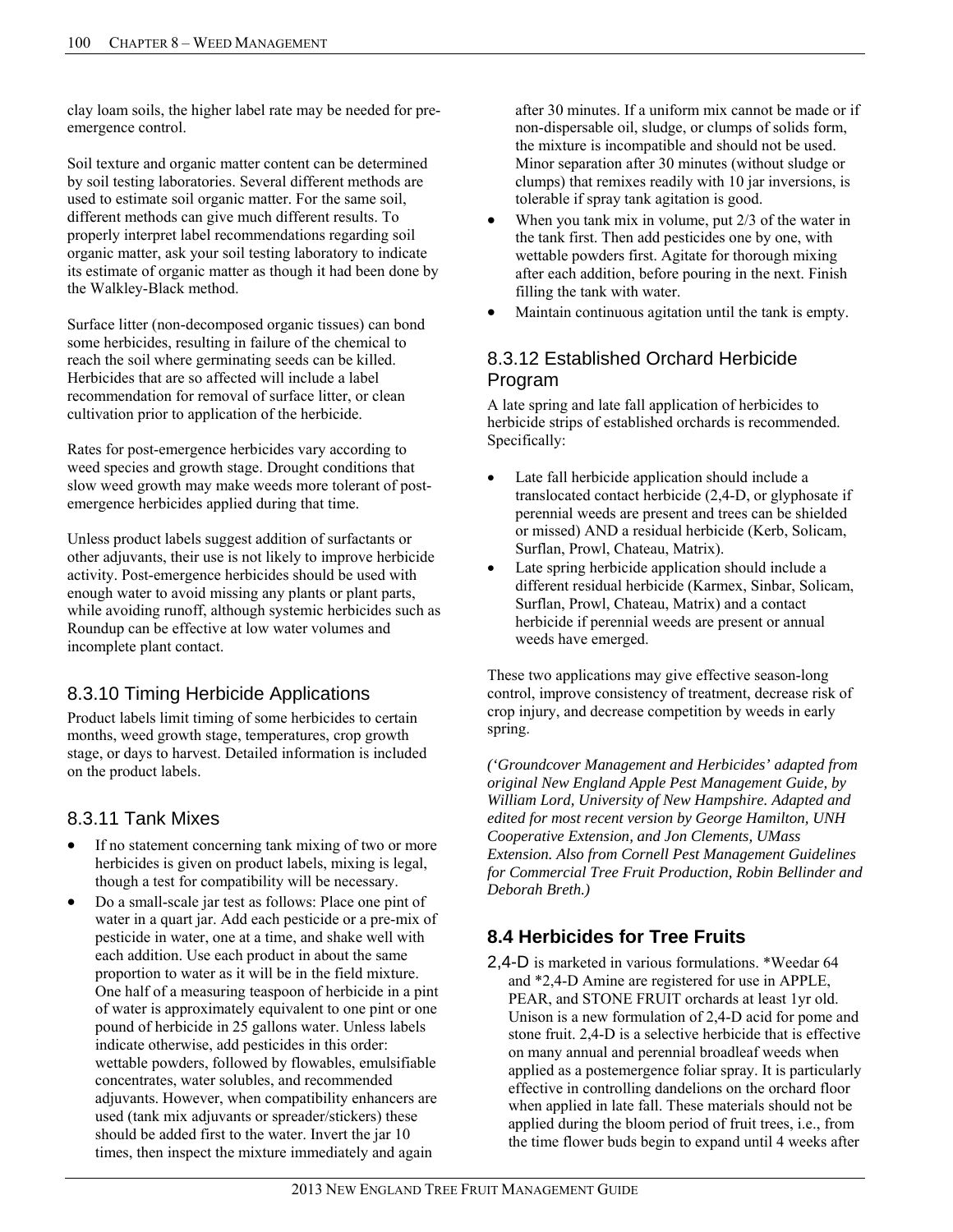bloom. Combinations of 2,4-D plus glyphosate have been effective in controlling many difficult perennial broadleaf weeds. Do not apply to bare ground or light, sandy soil. Be careful with herbicide DRIFT! Grapes, many flowers, and vegetable are very sensitive to 2,4-D drift.

- Carfentrazone-ethyl is registered as Aim 2EC and 1.9EW at 2 and 1.9 lb ai/gallon, respectively. It is a contact, post-emergent, desiccant herbicide for control of young broadleaf weeds only; it has no effect on grasses or sedges. Aim is most effective if used on weeds that are small (up to 4 inches high) in combination with glyphosate. Tank mix provides faster desiccation of weeds than glyphosate alone, but is not effective for long-term control of perennial weeds. Aim should always be mixed with crop oil concentrate or nonionic surfactant. Do not allow spray to contact green bark, fruit or foliage. Aim can be used for sucker control when tissue is soft and succulent.
- Clethodim (Select 2EC/SelectMax 0.97EC, Valent USA) 0.125 to 0.25 lb. a.i./A. Apply 8.0 to 16.0 fl. oz./A of Select 2EC or 16.0 to 32.0 fl. oz./A of SelectMax 0.97EC to control most grass weed species, including certain hard to control grass weeds, such as small grain volunteers and cover crops, and perennials such as hard fescue, tall fescue, Bermudagrass, orchardgrass, quackgrass, Johnsongrass, and wirestem muhly. Use the lower rate to control annual grasses and the perennial grasses listed above. Repeat the application if regrowth occurs. Always add oil concentrate to be 1% of the spray solution, or a minimum of 1 pt./A, to Select 2EC or nonionic surfactant to be 0.25% of the spray solution to SelectMax 0.97EC. For newly planted (nonbearing) apples, peaches, pears, plums, and cherries.
- \*Clopyralid is registered as \*Stinger 3A, at 3 lb.ai/gallon. It is a selective, postemergence herbicide for control of some broadleaf weeds if applied while weeds are generally small and actively growing. Some of the weeds controlled include clover species, dandelion, nightshade, burdock, common groundsel, jimsonweed, horseweed, and many thistle species including Canada. Can be used in STONE FRUIT orchards but is not labeled for use in pome fruit. Treat the sod middles as well as the tree rows. \*Stinger is highly leachable in light soils.
- Dichlobenil is available in 4% granular and CS formulations. Dichlobenil volatizes rapidly under warm, moist soil conditions and must be applied in late fall or very early spring before the soil temperature exceeds 45°F to minimize such loss. It is absorbed principally by the roots of established and germinating weeds and rapidly translocated to growing points. This material is effective against a wide range of annual and established perennial grasses and weeds including nutsedge and quackgrass. Applications of 100 lb of 4G/A are effective

on many annual grasses and broadleaf weeds, whereas 150 lb/A are usually required for control of most established perennials. Dichlobenil is labeled for use on APPLE, PEAR, and CHERRIES.

- Diuron is marketed in an 80% dry flowable formulation as Karmex or Diuron 80DF as well as Diuron 4L (4lb AI per gallon). Diuron is effective against germinating annual broadleaf weeds and some annual grasses. It is absorbed by roots and translocated to the leaves where it interferes with photosynthesis. For best results it must be present in the soil before weed seeds germinate. Diuron is best used in combination with materials that are more effective on grasses. It is not effective on established perennial grasses or broadleaf weeds. Diuron has been effective against triazine-resistant pigweeds. Rates must be determined in relation to soil texture and organic matter content. Use is limited to APPLES, PEARS, and PEACHES. Labels do not recommend treatment of trees on full dwarf rootstocks.
- Fluazifop-Pbutyl is available in a 2 lb AI/gallon formulation as Fusilade DX. Fluazifop is a selective postemergence herbicide effective on both annual and perennial grasses. Its best use is for control of grasses in newly planted orchards. Two applications are usually necessary with perennial grasses such as quackgrass. Spot treatments are suggested unless a severe grass problem exists. Inclusion of a nonionic surfactant enhances uptake by grass leaves. Can be used in STONE FRUIT ORCHARDS of any age and in NON-BEARING APPLE and PEAR ORCHARDS.
- Flumioxazin is a herbicide with pre-emergent and postemergent activity, formulated as Chateau WDG and Chateau SW. It provides residual control and will also enhance the activity of the burndown program with glyphosate or paraquat. It is readily absorbed by leaves, and quickly causes bleaching and wilting of weeds. It is effective for post-emergence control of many broadleaf weeds while they are small, 2-6 inches high, depending on the weed species. It also provides effective preemergent control of many broadleaf weeds and grasses. The label gives a rate of 6 to 12 oz. per acre per application (24 oz. maximum per year). If the soil is sandy or gravelly (over 80% content), a maximum rate of 6 oz/acre should be applied in trees established less than 3 years. If applied to trees established less than 1 year, the tree trunks must be protected with non-porous tree wraps. Label restricts application to between final harvest and pink bud on apples and budbreak on stone fruit.
- Fluroxypyr (Starane Ultra, 0.14 to 0.5 lb. a.i./acre.) Use 0.4 to 1.4 pts. Starane Ultra/A to control many annual and certain perennial broadleaf weeds in pome fruit only. Apply to the foliage of actively growing weeds. Starane Ultra will not control certain common annual broadleaf weeds, including common lambsquarter and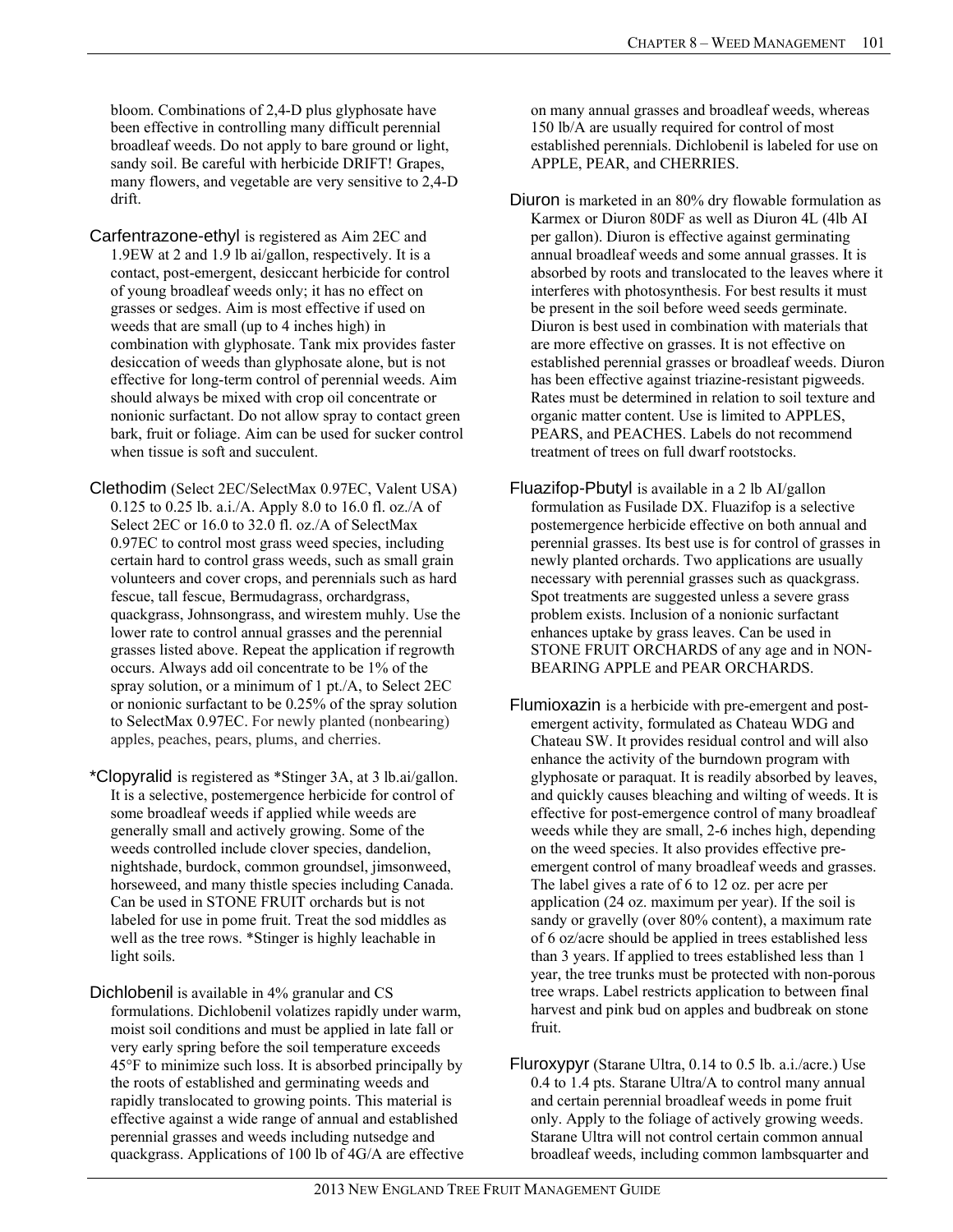pigweed sp. Tank-mix with 2,4-D to improve the spectrum of annual broadleaf weeds controlled, or with a glyphosate product to control emerged annual grasses and broadleaf weeds, and with residual herbicides for season long annual weed control. Do not apply more than 1.4 pts. of Starane/year. Do not apply Starane Ultra more than one time/year, during bloom, or within 14 days of harvest. Do not treat trees less than 4 years old. For established apples and pears ONLY and registered in MAINE ONLY.

- Glufosinate-ammonium is currently registered as Rely 280 formulated as a liquid with 2.34 lbs. AI per gallon. Rely280 is a non-selective herbicide for application as a directed spray labeled for control of a broad spectrum of annual and perennial grass and broadleaf weeds, and some woody species in APPLES only. Rootsucker control in APPLES is not allowed on the Rely 280 label. It has no residual activity. Avoid all contact with foliage and green bark tissue since injury to the trees can result, especially in young trees.
- Glyphosate is distributed as an aqueous solution under various generic formulations and under the name Roundup Original or Roundup WeatherMax. Glyphosate is a nonselective broad-spectrum herbicide for controlling established annual and perennial grasses and weeds plus woody brush, vines, and trees. No residual soil activity is to be expected from this material. The best timing of applications varies with weed type but is usually after weeds have developed full foliage and/or have begun to flower. Greatest effectiveness against nutsedge is obtained after tuber formation begins. Inclusion of 2,4-D and/or a nonionic surfactant is suggested to increase effectiveness. Glyphosate is absorbed through foliage and bark and translocated throughout the plant. Glyphosate may be applied as a directed spray or by wiper in APPLE, PEAR, and CHERRY orchards. Do not allow contact with foliage or bark on trunks of young fruit trees. Root-suckers or low branches that might be contacted by glyphosate should be removed at least 10 days before the glyphosate application. In APRICOT, PEACH, NECTARINE, PLUM, or PRUNE plantings, use wiper applications only. PEACHES and PLUMS are EXTREMELY SENSITIVE to glyphosate, and ANY contact with leaves or small branches or trunks of young trees may result in severe damage or tree death.
- Halosulfuron-methyl (Sandea, Gowan Co.) has a supplemental label for APPLE only and has both preand post-emergent activity on broadleaf weeds and nutsedge. It is absorbed through weed roots, shoots, and foliage and is translocated within the plant. Do not apply to trees established less than 1 year. Best results require application with a broad-spectrum burndown herbicide. Nutsedge control is best at 3-5 leaf stage for first germination flush, then followup again for the second flush.
- Indaziflam (Alion, Bayer Crop Science, EPA Reg. No. 264-1106) is a pre-emergent herbicide with both broadleaf and grass weed control. It is a GROUP 29 herbicide. It is labeled on pome and stone fruit, but not to be used unless trees have been established 3-years or more. (Established Pome and Stone Fruit orchards are defined as the majority of trees in the orchard/grove established a minimum of three years.) Alion provides preemergence, residual control of weeds. Moisture is needed for activation. Alion controls weeds by inhibiting cellulose biosynthesis in plants. Do not apply within 25 feet of ponds, lakes, rivers, streams, wetlands, and habitat containing aquatic and semi-aquatic plants. The Pre-Harvest Interval (PHI) for pome and stone fruit is 14 days.
- Isoxaben (Gallery T&V, Dow AgroSciences, EPA Reg. No. 62719-145) is a pre-emergence herbicide for control of broadleaf weeds in NON-BEARING orchards. Do not apply Gallery to newly transplanted non- bearing fruit and nut trees or non-bearing vineyards until soil or potting media has been settled by packing and irrigation or rainfall and no cracks are present or plant injury may occur.
- Norflurazon is formulated as a dry flowable in Solicam 80 DF. Norflurazon at rates recommended provides control of most annual grasses and many annual broadleaf weeds plus suppression of quackgrass and nutsedge. It is absorbed by roots and translocated to growing points where it inhibits pigment formation. The material must be applied and moved into the soil by rainfall or irrigation before seed germination. Rates of application depend on organic matter and clay contents of the soil and crop. Norflurazon is most frequently used in tank-mix combinations that will increase effectiveness of broadleaf weed control. Established perennial weeds are not effectively controlled by norflurazon. Registered for use in APPLE, PEAR, APRICOT, CHERRY, NECTARINE, PEACH, PLUM, and PRUNE, depending on tree age.
- Oryzalin is available as an aqueous suspension (Surflan A.S. or Oryzalin 4A.S.) containing 4 lb AI per gallon. It provides effective control of most annual grasses and some annual broadleaf weeds. Oryzalin has controlled triazine-resistant pigweed, but has not been sufficiently effective on ragweed or Pennsylvania smartweed. It is not effective against established weeds or grasses. Oryzalin is absorbed by roots of germinating seedlings and interferes with cell division. To be effective, it must be applied and moved into the soil by 1/2 - 1 inch of rainfall-before seed germination. Oryzalin can be used in newly planted orchards as soon as the soil settles around the roots and no open cracks are present. It can be used in all tree fruit crops.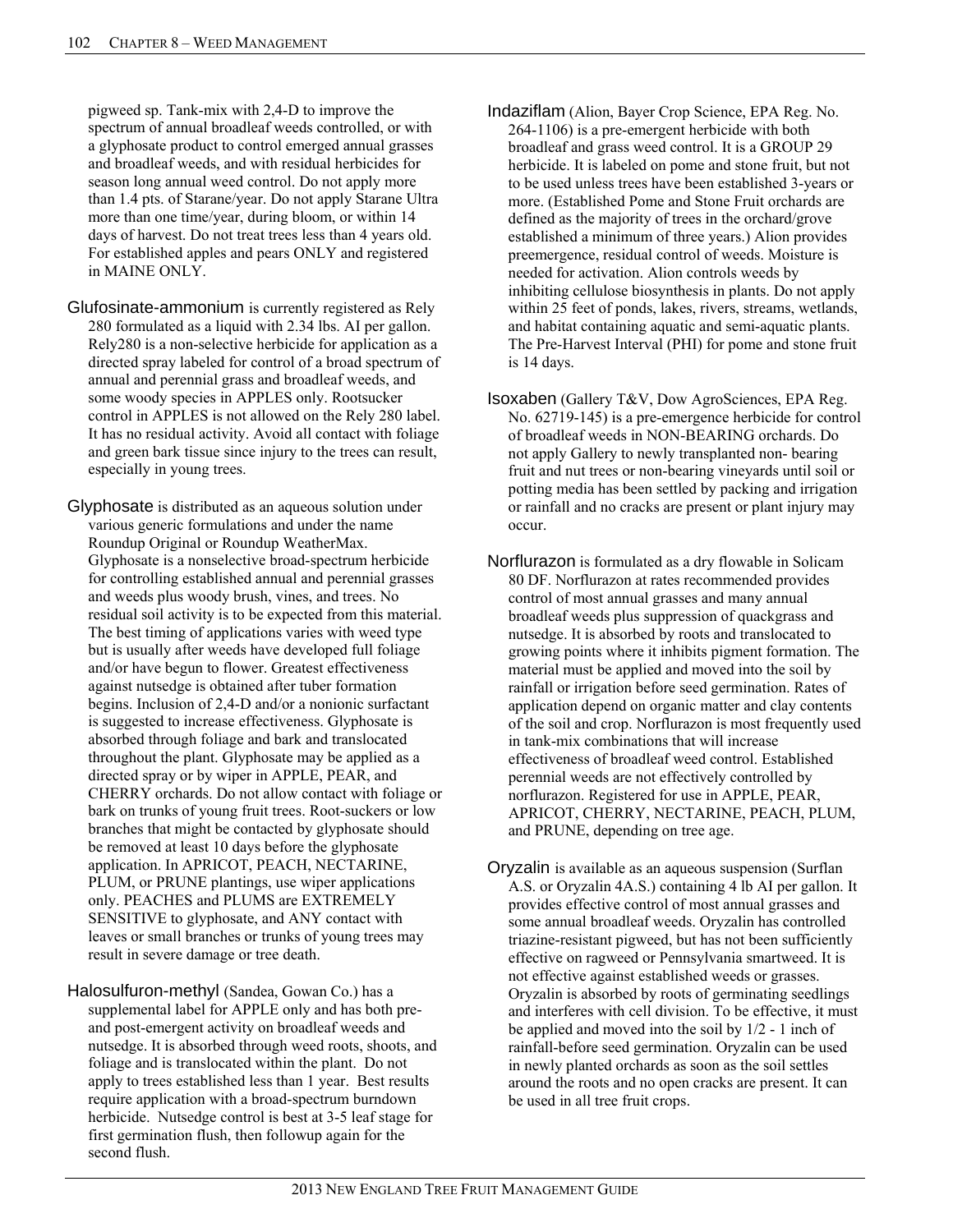- Oxyfluorfen is available as a 2 lb AI per gallon formulation in Goal 2XL or Galigan 2E. Oxyfluorfen has preemergence and post-emergence activity as a contact herbicide. Uptake can be through leaves, stems, or roots, but very little translocation occurs in the plant. Destruction of membranes occurs when treated plant parts are exposed to light. Oxyfluorfen is primarily effective against seedling broadleaf weeds. It does not control established perennial weeds or grasses and is best used in tank-mix combinations with other appropriate herbicides. Applications of oxyfluorfen must be made while trees are dormant, before buds begin to swell, to avoid possible damage from vapors. Registered for use on all tree fruit crops of any age.
- \*Paraquat, as the dichloride salt, is marketed as \*Gramoxone Inteon, which is a 2 lb/gallon formulation that has been formulated to prevent acute toxicity and has replaced most \*Gramoxone Max (3 lb/gallon formulation) on the market. The rate for \*Gramoxone Inteon is 2.5-4.0 pts/acre. \*Gramoxone Inteon is registered for use in all the same crops as \*Gramoxone Max. There are 2 generic products now registered, \*Firestorm and \*Parazone 3SL, which are both 3 lb/gallon materials. \*Paraquat is a nonselective contact herbicide that is effective in killing emerged annual broadleaf weeds and grasses and top-kills and suppression of perennials. It is rapidly absorbed into foliage and green bark where it is effective in destroying cell membranes. \*Paraquat is strongly adsorbed onto soil colloids where it is degraded by microbial activity. Contact with foliage, branches, and green bark on trunks of young trees can result in damage to the trees. Observe all worker safety cautions specified on labels when mixing, handling, or applying \*paraquat. It is registered for use on all tree fruit crops.
- Pelargoinic acid is sold as Scythe (Gowan) and is a contact herbicide with moderate burn-down action (depending on rate) on annual and perennial broadleaf weeds and grasses. Somewhat effective at burning leaves on rootsuckers, and only herbicide specifically labeled for rootsucker 'control.' Use higher rates for greatest effect, however, quite expensive at higher rates.
- Pendimethalin, formulated as an emulsifiable concentrate containing 3.3 lb AI/gal, is sold as Prowl 3.3EC. Pendimethalin is effective in controlling most annual grasses and some annual broadleaf weeds when used in preemergence applications. Primary mode of action is through root uptake and subsequent inhibition of cell division. Pendimethalin can be used in newly planted orchards. Combination with a contact herbicide is necessary to control emerged or established weeds. Use of Prowl 3.3EC is limited to NONBEARING TREES, for all tree fruit crops. Prowl H2O is registered for use in BEARING pome and stone fruits. It should be applied at 2-4 qts/acre; it has a 24-hr REI and a 60-day PHI. The lower the rate, the shorter the weed control

duration. It is effective for pre-emergent control of many grasses as well as some broadleaf weeds such as pigweed and lambsquarters.

- \*Pronamide is available in water-soluble pouches as \*Kerb 50WP. It is effective in controlling winter annual and perennial grasses and chickweed. It is absorbed by roots and translocated throughout the plant. \*Pronamide must be applied in late fall, before soil freeze-up, and moved into the soil by water to be effective. The range of activity on broadleaf weeds is limited, requiring additional measures for their control. Rates of application are determined by the type of grass being controlled and by soil texture. Registered for use on APPLE, CHERRIES, NECTARINE, PEACH, PEAR, PLUM, APRICOT and PRUNE.
- Pyraflufen ethyl (Venue, Nichino America) is a PPO inhibitor that is a nonselective contact herbicide for post-emergence control of broadleaf weeds in tree fruit crops. It is often tank mixed with other herbicides such as glyphosate, paraquat or glufosinate to speed up the burndown of weeds to cause rapid plant desiccation. The addition of a chemical with a different mode of action appears to improve weed kill and helps avoid development of weed resistance to herbicides. Venue is labeled for use on all POME and STONE fruits.
- Rimsulfuron,is a sulfonylurea, dry flowable formulation, registered as Matrix for control of certain broadleaf weeds and grasses in stone and pome fruit established for at least 1 full growing season. Matrix is absorbed through roots and leaves inhibiting growth of susceptible leaves. Matrix is most effective if half an inch of rainfall or irrigation occurs within 2 weeks of application. Matrix is mainly a pre-emergent herbicide but can provide some post-emergent control if weeds are still in seedling stage; but Matrix applications should include a burndown herbicide such as glyphosate, paraquat, or glufosinate. Reduced weed control may result if applied to heavy weed residue, limiting even distribution of Matrix to the soil surface.
- Saflufenacil (Treevix, BASF) is a Group 14 (WSSA)/Group E (HRAC) postemergence directed broadleaf herbicide labeled for apple and pear only. It is a PPO inhibitor in dry flowable formulation registered as TreeVix for use in pome fruit. It is a post-emergent burndown for broadleaf weeds but must be tank mixed with a grass herbicide or broad spectrum post-emergent herbicide such as glyphosate for improved control of marestail. Tank mixing with paraquat is not recommended; it may reduce the efficacy of TreeVix. It can be applied in pome fruit established for 12 months. TreeVix requires the use of MSO (methylated seed oil) as an adjuvant for best results. . Do not use year of planting.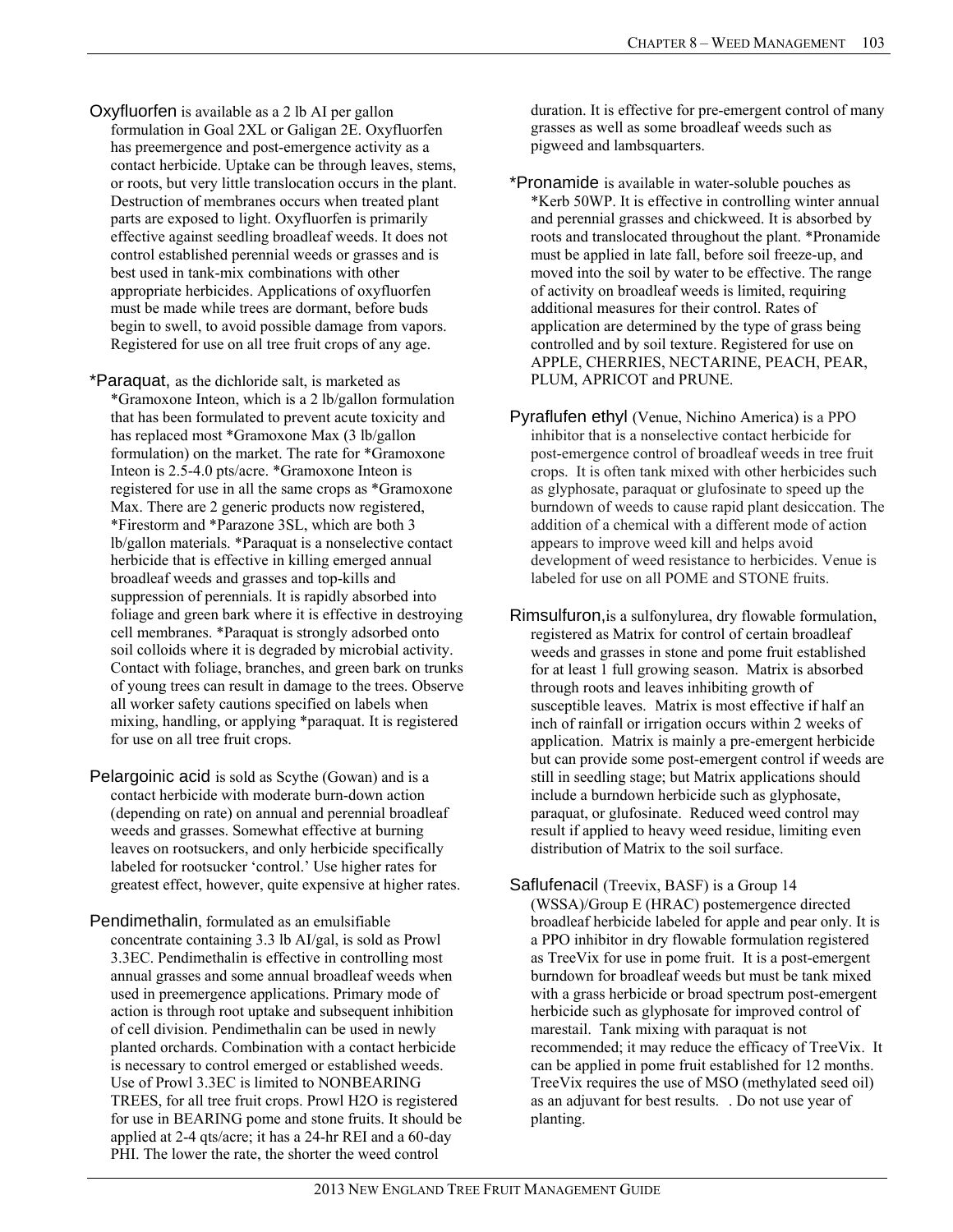- Sethoxydim is marketed as Poast, which contains 1.5 lb AI/gal. Sethoxydim is a selective grass herbicide for use in controlling established annual and perennial grasses. It does not control broadleaf weeds or sedges. A crop-oil concentrate must be used with sethoxydim. Suggested rates depend on height of grasses being treated. Sethoxydim can be used in APPLE, PEAR, APRICOT, CHERRY, NECTARINE and PEACH orchards of any age and in NONBEARING PLUM and PRUNE ORCHARDS.
- Simazine is available in several formulations including Princep 4L, Simazine 4L and 90DF, and Princep Caliber 90 for use in orchards. Simazine is effective in controlling a wide range of annual broadleaf weeds and grasses. It does not control established perennial weeds or grasses. Simazine is taken up by roots and translocated to the leaves where it interferes with photosynthesis. It must be applied and moved into the soil before weeds germinate to be most effective; therefore, late fall or very early spring applications are suggested. Activity is reduced in soils of low pH. Resistant weeds such as pigweeds and lambsquarters have been found where simazine has been the principal herbicide used. Control of these weeds has been

achieved by using tank-mix combinations with diuron, oryzalin, or pendimethalin. Rates of simazine application and crop tolerance depend on soil texture and organic-matter content as well as crop and tree age. Registered for use in APPLE, PEAR, TART CHERRY, SWEET CHERRY, PEACH, and PLUM.

Terbacil is formulated as an 80% wettable powder under the name \*Sinbar. It is effective in controlling most annual grasses and broadleaf weeds and in providing partial control or suppression of such perennials as quackgrass, horsenettle, and nutsedge. Terbacil is absorbed by plant roots and is translocated to the leaves where it interferes with photosynthesis. Residual activity of terbacil in the soil is relatively long-lived. This material is frequently used in tank-mix combinations with diuron or simazine. Application rates and crop tolerance depend on soil texture and organic-matter content as well as crop and tree age. Use is limited to APPLES and PEACHES. Terbacil is also registered for newly-planted fruit trees after the soil has settled and young and non-bearing apple, peach, plum, apricot and cherry trees at very low rates, but these uses have not yet been fully tested.

| $\mu$ rone – no time finite noted on fabel $\mu$ – induced ing trees only, –– not fabeled for use on crop.<br><b>Sample Trade Names</b> |                   |                  |                          | <b>Tart</b>      | <b>Sweet</b>     |                          |                  |                   |                                 |
|-----------------------------------------------------------------------------------------------------------------------------------------|-------------------|------------------|--------------------------|------------------|------------------|--------------------------|------------------|-------------------|---------------------------------|
| <i>(active ingredient)</i>                                                                                                              | <b>Apple</b>      | Pear             | Apricot                  | <b>Cherry</b>    | <b>Cherry</b>    | <b>Nectarine</b>         | Peach            | Plum              | <b>Prune</b>                    |
| Aim 2EC, 1.9EW                                                                                                                          | None <sup>4</sup> | None             | None                     | None             | None             | None                     | None             | None              | None                            |
| (carfentrazone-ethyl)                                                                                                                   |                   |                  |                          |                  |                  |                          |                  |                   |                                 |
| Alion (indaziflam)                                                                                                                      | $3 \text{ yr}$    | $3 \text{ yr}$   | $3 \text{ yr}$           | $3 \text{ yr}$   | $3 \text{ yr}$   | $3 \text{ yr}$           | $3 \text{ yr}$   | $3 \text{ yr}$    | $3 \text{ yr}$                  |
| Casoron 4G (dichlobenil)                                                                                                                | $4 \text{ wk}$    | $4 \text{ wk}$   | $\overline{\phantom{0}}$ | $4 \text{ wk}$   | 4wk              | $\overline{\phantom{m}}$ |                  |                   |                                 |
| Casoron 1.4CS (dichlobenil)                                                                                                             | 1 year            | 1 year           | $\overline{\phantom{m}}$ | 1 year           | 1 year           | $\overline{\phantom{m}}$ |                  | $\hspace{0.05cm}$ | $\hspace{0.1mm}-\hspace{0.1mm}$ |
| Chateau WDG (flumioxazin)                                                                                                               | $1 \text{ yr}^3$  | $1 \text{ yr}^3$ | $1 \text{ yr}^3$         | $1 \text{ yr}^3$ | $1 \text{ yr}^3$ | $1 \text{ yr}^3$         | $1 \text{ yr}^3$ | $1 \text{ yr}^3$  | $1 \text{ yr}^3$                |
| Fusilade DX (fluazifop)                                                                                                                 | <b>NB</b>         | N <sub>B</sub>   | NB                       | N <sub>B</sub>   | N <sub>B</sub>   | <b>NB</b>                | NB               | NB                | <b>NB</b>                       |
| Gallery (isoxaben)                                                                                                                      | NB                | NB               | NB                       | NB               | NB               | NB                       | NB               | NB                | NB                              |
| Goal 2XL, Galigan 2E,<br>Goaltender (oxyfluorfen)                                                                                       | None              | None             | None                     | None             | None             | None                     | None             | None              | None                            |
| *Gramoxone (paraquat)                                                                                                                   | None              | None             | None                     | None             | None             | None                     | None             | None              | None                            |
| Karmex 80DF, Diuron 4L,<br>80DF (diuron)                                                                                                | 1 <sub>yr</sub>   | 1 <sub>yr</sub>  |                          |                  |                  |                          | $3 \text{ yr}$   |                   |                                 |
| *Kerb 50 $W1$ (pronamide)                                                                                                               | None              | None             | None                     | None             | None             | None                     | None             | None              | None                            |
| Matrix 25 DF (rimsulfuron)                                                                                                              | $1 \, yr$         | 1 <sub>yr</sub>  | 1 yr                     | $1 \, yr$        | 1 yr             | $1 \, yr$                | $1 \, yr$        | 1 <sub>yr</sub>   | 1 <sub>yr</sub>                 |
| Poast (sethoxydim)                                                                                                                      | None              | None             | None                     | None             | None             | None                     | None             | <b>NB</b>         | NB                              |
| Princep 4L, Simazine 4L,<br>90DF, Caliber 90 (simazine)                                                                                 | 1 <sub>yr</sub>   | 1 <sub>yr</sub>  |                          | 1 <sub>yr</sub>  | 1 <sub>yr</sub>  |                          | 1 <sub>yr</sub>  | $1 \, yr$         |                                 |
| Prowl 3.3E (pendimethalin)                                                                                                              | None              | None             | None                     | None             | None             | None                     | None             | None              | None                            |
| Prowl $H_2O$ (pendimethalin)                                                                                                            | None              | None             | None                     | None             | None             | None                     | None             | None              | None                            |
| Rely280 (glufosinate-<br><i>ammonium</i> )                                                                                              | $1 \text{ yr}^3$  |                  |                          |                  |                  |                          |                  |                   |                                 |
| Roundup, Touchdown<br>(glyphosate)                                                                                                      | None              | None             | None                     | None             | None             | None                     | None             | None              | None                            |

#### **Table 8.4.1. Minimum time between planting and herbicide use.**   $N_{\text{max}} = n_1 t_{\text{max}} t_{\text{max}} t_{\text{max}} t_{\text{max}} t_{\text{max}} t_{\text{max}} t_{\text{max}} t_{\text{max}} t_{\text{max}} t_{\text{max}} t_{\text{max}} t_{\text{max}} t_{\text{max}} t_{\text{max}} t_{\text{max}} t_{\text{max}} t_{\text{max}} t_{\text{max}} t_{\text{max}} t_{\text{max}} t_{\text{max}} t_{\text{max}} t_{\text{max}} t_{\text{max}} t_{\text{max}} t_{\text{max}} t_{\text{max}} t_{\text{max}} t_{\text{max}} t_{\text{max$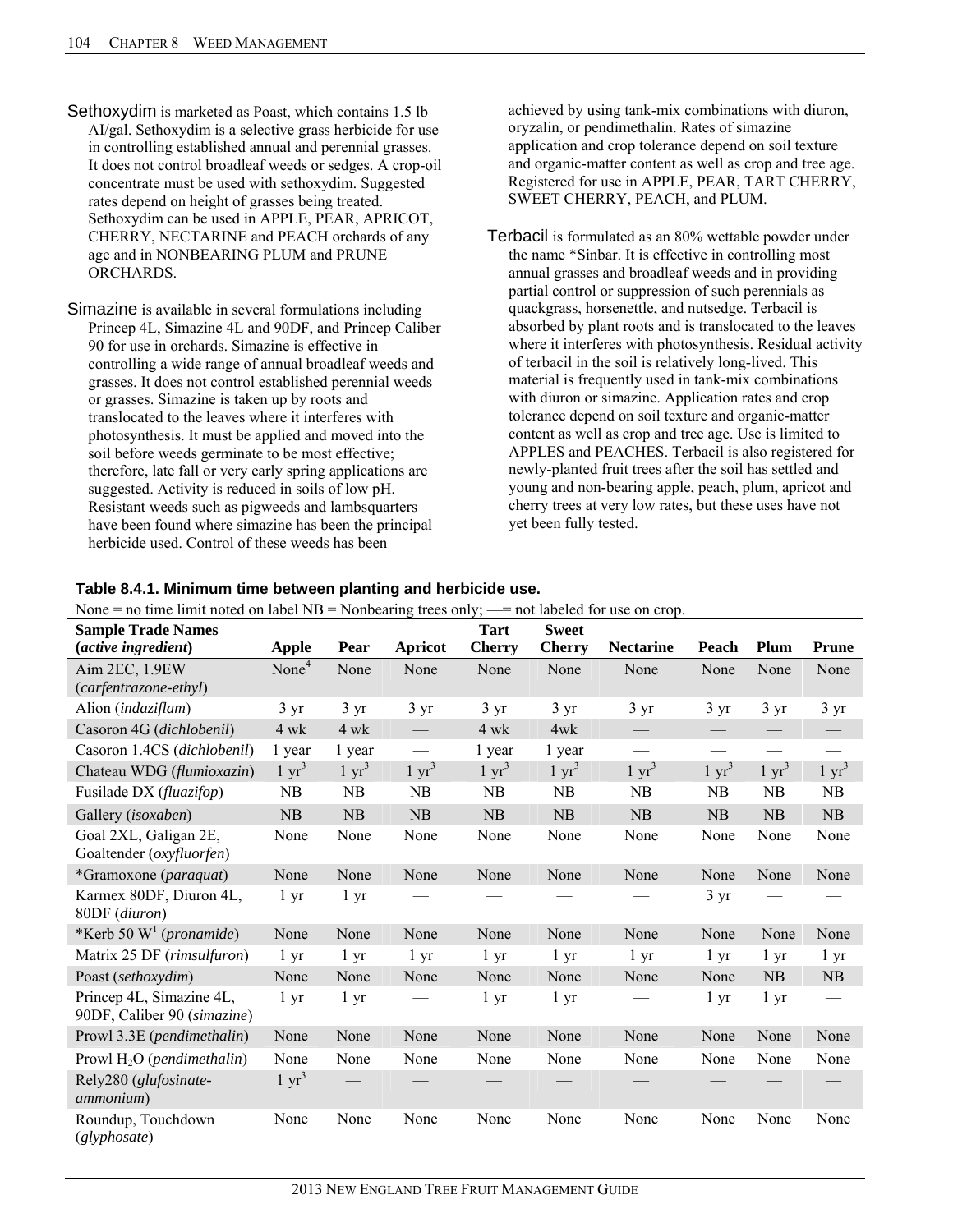| EVOILE – TO thrie finite hotel on faver typ – typiloearing trees only, $\equiv$ |                   |                   |                   |                   |                   | not labeled for use on crop. |                   |                   |                          |
|---------------------------------------------------------------------------------|-------------------|-------------------|-------------------|-------------------|-------------------|------------------------------|-------------------|-------------------|--------------------------|
| <b>Sample Trade Names</b>                                                       |                   |                   |                   | <b>Tart</b>       | <b>Sweet</b>      |                              |                   |                   |                          |
| <i>(active ingredient)</i>                                                      | Apple             | Pear              | <b>Apricot</b>    | <b>Cherry</b>     | <b>Cherry</b>     | <b>Nectarine</b>             | Peach             | Plum              | Prune                    |
| Sandea (halosulfuron-<br>methyl)                                                | 1 year            |                   |                   |                   |                   |                              |                   |                   |                          |
| Scythe ( <i>pelargonic acid</i> )                                               | None <sup>4</sup> | None <sup>4</sup> | None <sup>4</sup> | None <sup>4</sup> | None <sup>4</sup> | None <sup>4</sup>            | None <sup>4</sup> | None <sup>4</sup> | None <sup>4</sup>        |
| *Sinbar $80WP^2$ (terbacil)                                                     | 3 yr/NB           | NB                | NB                | NB                | NB                | NB                           | 3yr/NB            | NB                | NB                       |
| Solicam DF (norflurazon)                                                        | None              | $1 \mathrm{yr}$   | $1 \, yr$         | $18 \text{ mo}$   | $18 \text{ mo}$   | 6 mo                         | 6 mo              | 1 yr              | $1 \, yr$                |
| Starane Ultra (fluroxypyr)                                                      | $4 \text{ yr}$    | $4 \text{ yr}$    | $-$               | --                | --                | --                           |                   | --                | $\qquad \qquad -$        |
| *Stinger (clopyralid)                                                           |                   | $\hspace{0.05cm}$ | None              | None              | None              | None                         | None              | None              | None                     |
| Surflan AS (oryzalin)                                                           | None              | None              | None              | None              | None              | None                         | None              | None              | None                     |
| Treevix (saflufenacil)                                                          | 1 yr              | 1 yr              | $-$               | --                | --                | --                           |                   |                   | $\overline{\phantom{m}}$ |
| *Unison $(2,4-D)$                                                               | $1 \mathrm{yr}$   | $1 \mathrm{yr}$   | $1 \mathrm{yr}$   | $1 \mathrm{yr}$   | $1 \mathrm{yr}$   | $1 \mathrm{yr}$              | $1 \mathrm{yr}$   | $1 \mathrm{yr}$   | $1 \, yr$                |
| Venue ( <i>pyraflufen-ethyl</i> )                                               | None <sup>4</sup> | None <sup>4</sup> | None <sup>4</sup> | None <sup>4</sup> | None <sup>4</sup> | None <sup>4</sup>            | None <sup>4</sup> | None <sup>4</sup> | None <sup>4</sup>        |
| *Weedar 64, Amine 4, *2,4-<br>D Amine $(2,4-D)$                                 | $1 \mathrm{yr}$   | $1 \mathrm{yr}$   | $1 \, yr$         | $1 \, yr$         | $1 \mathrm{yr}$   | $1 \, yr$                    | $1 \, yr$         | $1 \mathrm{yr}$   | $1 \, yr$                |

**Table 8.4.1. Minimum time between planting and herbicide use.** 

None  $\equiv$  no time limit noted on label NB  $\equiv$  Nonbearing trees only;  $\equiv$  not labeled for use on crop.

\* Sinbar + Karmex tank mix at lower rates - Apples and peaches established at least 2 yr.

\* Restricted-use pesticide; may be purchased and used only by certified applicators or used under the supervision of a certified applicator.<br>
<sup>1</sup> Kerb. Not less than 6 mo after fall transplanting nor less than 1 yr after

 $\frac{3}{4}$  Can be applied to trees less than 1 year old if non-porous wraps, grow tubes, or waxed containers are used.<br> $\frac{4}{4}$  Do not allow contact with green bark areas of newly planted trees

Do not allow contact with green bark areas of newly planted trees.

| Trade Name(s) (active ingredient)        | AG                        | AB                       | $_{\rm PG}$                   | PB               | <b>WBV</b>                                    | YN             | <b>BW</b>                 | HN           | CT           | <b>SB</b>      | <b>PW</b>   | <b>RW</b>    |
|------------------------------------------|---------------------------|--------------------------|-------------------------------|------------------|-----------------------------------------------|----------------|---------------------------|--------------|--------------|----------------|-------------|--------------|
| 2,4-D (multiple trade names)             |                           | G                        |                               | G                | F                                             |                | G                         | F            | F            |                | G           | G            |
| Aim EC, Aim EW (carfentrazone-<br>ethyl) |                           | G                        |                               | ${\bf P}$        |                                               |                | $\mathbf{P}$              |              |              |                | $\mathbf G$ | G            |
| Alion (indaziflam)                       | G                         | G                        | ${\bf P}$                     | ${\bf P}$        | ${\bf P}$                                     | $\overline{F}$ | ${\rm F}$                 | $-$          | $-$          | --             | G           | G            |
| Casoron 4G (dichlobenil)                 | G                         | G                        | G                             | G                |                                               | G              |                           | G            | G            |                | G           | $\mathbf G$  |
| Chateau WDG (flumioxazin)                | G                         | G                        | ${\bf P}$                     | ${\bf P}$        | ${\bf P}$                                     | ${\bf P}$      | $\, {\bf p}$              | $\mathbf{P}$ | ${\bf P}$    | ${\bf P}$      | $\mathbf G$ | G            |
| Fusilade (fluazifop)                     | G                         | $\overline{a}$           | $\boldsymbol{\mathrm{F}}$     |                  |                                               |                |                           |              |              |                |             |              |
| Gallery (isoxaben)                       | $-$                       | G                        | $\overline{a}$                | $-$              | --                                            | $-$            | G                         | $-$          | $-$          | $\overline{a}$ | G           | G            |
| Goal (oxyfluorfen)                       | $\boldsymbol{\mathrm{F}}$ | $\mathbf G$              |                               |                  |                                               |                |                           |              |              |                | $\mathbf G$ | G            |
| *Gramoxone Inteon (*paraquat)            | G                         | G                        | ${\bf F}$                     | ${\bf F}$        | $\mathbf F$                                   | G[3]           | $\boldsymbol{\mathrm{F}}$ | F            | $\rm F$      |                | G           | ${\bf F}$    |
| Karmex (diuron)                          | G                         | G                        | F                             |                  |                                               |                |                           |              |              |                | $\mathbf G$ | G            |
| *Kerb (*pronamide)                       | G                         | $\overline{\phantom{0}}$ | G                             |                  |                                               |                |                           |              |              |                |             |              |
| Matrix (rimsulfuron)                     | G                         | $\mathbf G$              | $\mathbf{P}$                  | ${\bf P}$        | $\mathbf{P}$                                  | $\mathbf{F}$   | $\overline{P}$            | $\mathbf{P}$ | $\mathbf{F}$ | ${\bf P}$      | $\mathbf G$ | $\Gamma$     |
| Poast (sethoxydim)                       | G                         |                          | F                             |                  |                                               |                |                           |              |              |                |             |              |
| Princep (simazine)                       | ${\bf F}$                 | $\mathbf G$              |                               |                  |                                               |                |                           |              |              |                | G[4]        |              |
| Prowl, Prowl H20 (pendimethalin)         | G                         | $\overline{F}$           |                               |                  |                                               |                |                           |              |              |                | G           |              |
| Roundup, Touchdown (glyphosate)          | $\mathsf G$               | G                        | $\mathbf G$                   | $\mathbf G$      | G[1]                                          | G[2]           | $\mathbf G$               | G[1]         | G[1]         | ${\bf F}$      | G           | G            |
| Treevix (saflufenacil)                   |                           | G                        | $\overbrace{\phantom{aaaaa}}$ | ${\bf F}$        |                                               |                | F                         |              | ${\bf F}$    | G              | G           | G            |
| Sandea (halosulfuron-methyl)             |                           | G                        |                               |                  |                                               | G              | F[6]                      | $\mathbf G$  | F[6]         |                | G           | G            |
| Scythe (pelargonic acid)                 | G                         | G                        | $\overline{F}$                | ${\bf F}$        | $\mathbf P$                                   |                | F                         | F            | $\mathbf{F}$ | ${\bf F}$      | ${\bf F}$   | $\rm F$      |
| *Sinbar (terbacil)                       | G                         | G                        | $\boldsymbol{\mathrm{F}}$     | $\boldsymbol{F}$ | $\qquad \qquad$                               | $\mathbf{F}$   |                           | F            |              |                | $\rm F$     | G            |
| Solicam (norflurazon)                    | G                         | $\overline{F}$           | $\mathbf F$                   |                  |                                               | $\mathbf{F}$   | <u>e a</u>                |              |              |                | ${\bf F}$   |              |
| Starane Ultra (fluroxypyr)               | G                         | G                        | $\boldsymbol{\mathrm{F}}$     | ${\bf F}$        | $\mathbf{P}$                                  | $\mathbf{P}$   | $\mathbf{F}$              | --           | $-$          | --             | G           | G            |
| *Stinger (*clopyralid)                   |                           | F[5]                     |                               | F[5]             | $\qquad \qquad \overbrace{\qquad \qquad }^{}$ |                |                           | F            | G            |                |             | ${\bf F}$    |
| Surflan (oryzalin)                       | G                         | $\mathbf{F}$             |                               |                  |                                               |                |                           |              |              |                | $\mathbf G$ | $\mathbf{P}$ |
|                                          |                           |                          |                               |                  |                                               |                |                           |              |              |                |             |              |

#### **Table 8.4.2. Effectiveness of herbicides in tree fruit crops.**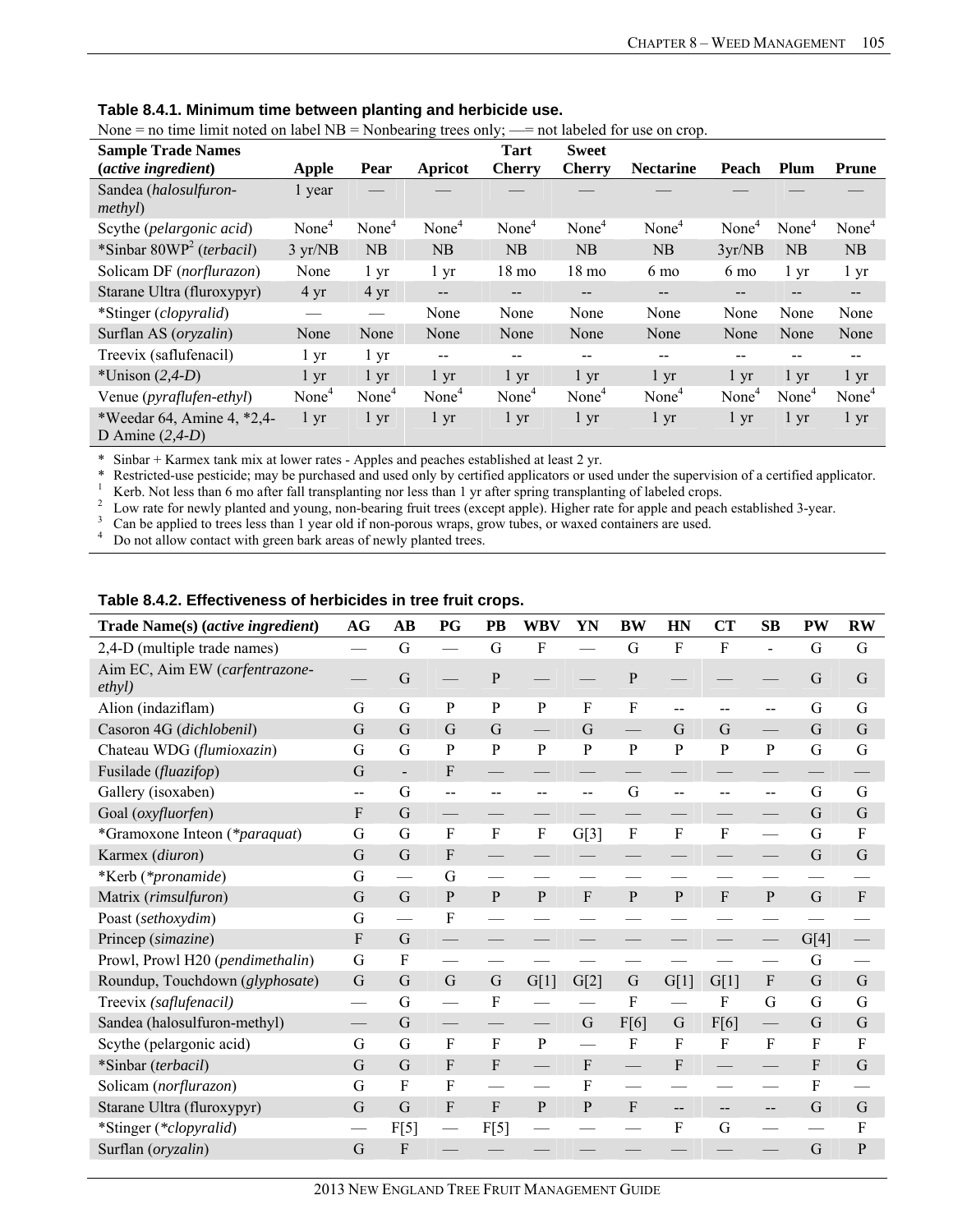| Trade Name(s) ( <i>active ingredient</i> )                                                                                                                 | AG | AВ | PG | PB.      | WBV                        | YN | BW | HN | CT                                                         | SВ | PW | <b>RW</b> |  |  |  |  |
|------------------------------------------------------------------------------------------------------------------------------------------------------------|----|----|----|----------|----------------------------|----|----|----|------------------------------------------------------------|----|----|-----------|--|--|--|--|
| Treevix (saflufenacil)                                                                                                                                     |    | G  |    | P        | P                          |    |    |    |                                                            |    | G  | G         |  |  |  |  |
| Venue ( <i>pyraflufen-ethyl</i> )                                                                                                                          |    | G  |    | $F-P[6]$ |                            |    | P  |    | P                                                          | F  | G  | G         |  |  |  |  |
| <b>Key:</b> $G = \text{good}$ ; $F = \text{fair}$ ; $P = \text{poor}$                                                                                      |    |    |    |          |                            |    |    |    |                                                            |    |    |           |  |  |  |  |
| * Restricted-use pesticide; may be purchased and used only by certified applicators or used by someone under the supervision of a<br>certified applicator. |    |    |    |          |                            |    |    |    |                                                            |    |    |           |  |  |  |  |
| Combination with 2,4-D amine has improved effectiveness.<br>$\lceil 1 \rceil$                                                                              |    |    |    |          | <b>Abbreviations:</b>      |    |    |    |                                                            |    |    |           |  |  |  |  |
| Best results with late-summer (after August 1) applications.<br>$\lceil 2 \rceil$                                                                          |    |    |    |          | $AG =$ Annual grasses;     |    |    |    | $PG$ = Perennial grasses;                                  |    |    |           |  |  |  |  |
| Best results with early mid-summer (before July 15)<br>$\lceil 3 \rceil$                                                                                   |    |    |    |          | $AB =$ Annual broadleaves; |    |    |    | $PW =$ Pigweeds:                                           |    |    |           |  |  |  |  |
| applications.                                                                                                                                              |    |    |    |          | $BW = Bindweeds$ ;         |    |    |    | $RW =$ Ragweed:                                            |    |    |           |  |  |  |  |
| Resistant types may require use of alternative materials.<br>[4]<br>$CT = Canada$ thistle:<br>$SB =$ Smooth bedstraw;                                      |    |    |    |          |                            |    |    |    |                                                            |    |    |           |  |  |  |  |
| Not broad spectrum; see label for specific weed targets.<br>$\lceil 5 \rceil$<br>$WBV = Woody$ brush, vines;<br>$HN = Horsenettle$                         |    |    |    |          |                            |    |    |    |                                                            |    |    |           |  |  |  |  |
| Requires tank mix.<br>[6]                                                                                                                                  |    |    |    |          |                            |    |    |    | $PB = Perennial broadleaves$ :<br>$YN = Y$ ellow nutsedge. |    |    |           |  |  |  |  |

### **Table 8.4.2. Effectiveness of herbicides in tree fruit crops.**

### **Table 8.4.3. Weed control guidelines for tree fruit.**

|                          |       | Crop              |         |          |                   |              |             | Tree Age   |                             |                                          |                                                                                                                                                                                                                                                                                                                                                                                                                                                                                  |
|--------------------------|-------|-------------------|---------|----------|-------------------|--------------|-------------|------------|-----------------------------|------------------------------------------|----------------------------------------------------------------------------------------------------------------------------------------------------------------------------------------------------------------------------------------------------------------------------------------------------------------------------------------------------------------------------------------------------------------------------------------------------------------------------------|
| Apples                   | Pears | Cherries          | Peaches | Apricots | <b>Plum/Prune</b> | Planting Yea | 1 year plus | years plus | years plus<br>$\frac{a}{2}$ | Notes:                                   | <b>PRODUCT NAME</b> (active ingredient, weight of active per unit of herbicide)                                                                                                                                                                                                                                                                                                                                                                                                  |
|                          |       | X X X X X X       |         |          |                   |              |             | X X        |                             |                                          | *2,4-D AMINE, *WEEDAR 64, or other labeled formulation (2,4-D, 3.8 lb/gal)                                                                                                                                                                                                                                                                                                                                                                                                       |
|                          |       |                   |         |          |                   |              |             |            |                             | Weeds Controlled: broadleaves            |                                                                                                                                                                                                                                                                                                                                                                                                                                                                                  |
|                          |       |                   |         |          |                   |              |             |            |                             | Rate (per acre): 3 pt.                   |                                                                                                                                                                                                                                                                                                                                                                                                                                                                                  |
|                          |       |                   |         |          |                   |              |             |            |                             | AI per acre (lbs/acre): 1.4              |                                                                                                                                                                                                                                                                                                                                                                                                                                                                                  |
|                          |       |                   |         |          |                   |              |             |            |                             |                                          | Days to harvest: Apples and pears: 14, apricots, cherries, peaches, and plums: 40                                                                                                                                                                                                                                                                                                                                                                                                |
|                          |       |                   |         |          |                   |              |             |            |                             | $REI$ (hours): 48                        |                                                                                                                                                                                                                                                                                                                                                                                                                                                                                  |
|                          |       |                   |         |          |                   |              |             |            |                             |                                          | Comments: Established perennials, woody brush and vines can also be controlled<br>by using in tank mix with glyphosate. To control dandelions and other<br>broadleaf weeds in sod cover under cherry trees, apply in the fall (best)<br>or early spring BEFORE TREES OR DANDELIONS BEGIN TO<br>BLOOM. Yearly application is needed to control dandelions. Avoid<br>contact with fruit, foliage, stems, or limbs of trees. Not all products<br>labeled for all crops. See labels. |
| <b>X X X X X X X X X</b> |       |                   |         |          |                   |              |             |            |                             | AIM EC (carfentrzone-ethyl, 2 lb/gal)    |                                                                                                                                                                                                                                                                                                                                                                                                                                                                                  |
|                          |       |                   |         |          |                   |              |             |            |                             |                                          | Weeds Controlled: annual grasses and broadleaves                                                                                                                                                                                                                                                                                                                                                                                                                                 |
|                          |       |                   |         |          |                   |              |             |            |                             | <i>Rate (per acre)</i> : $1.9 oz$        |                                                                                                                                                                                                                                                                                                                                                                                                                                                                                  |
|                          |       |                   |         |          |                   |              |             |            |                             | AI per acre (lbs/acre): 0.03             |                                                                                                                                                                                                                                                                                                                                                                                                                                                                                  |
|                          |       |                   |         |          |                   |              |             |            |                             | Days to harvest: All tree fruits: 3      |                                                                                                                                                                                                                                                                                                                                                                                                                                                                                  |
|                          |       |                   |         |          |                   |              |             |            |                             | $REI$ (hours): 12                        |                                                                                                                                                                                                                                                                                                                                                                                                                                                                                  |
|                          |       |                   |         |          |                   |              |             |            |                             |                                          | Comments: Apply in tank mix with paraquat or glyphosate for broadleaf and grass<br>control, but avoid contact with green bark and foliage.                                                                                                                                                                                                                                                                                                                                       |
|                          |       | X X X X X X X X X |         |          |                   |              |             |            |                             | AIM EW (carfentrazone-ethyl, 1.9 lb/gal) |                                                                                                                                                                                                                                                                                                                                                                                                                                                                                  |
|                          |       |                   |         |          |                   |              |             |            |                             |                                          | Weeds Controlled: annual grasses and broadleaves                                                                                                                                                                                                                                                                                                                                                                                                                                 |
|                          |       |                   |         |          |                   |              |             |            |                             | Rate (per acre): $1.9$ oz                |                                                                                                                                                                                                                                                                                                                                                                                                                                                                                  |
|                          |       |                   |         |          |                   |              |             |            |                             | AI per acre (lbs/acre): 0.03             |                                                                                                                                                                                                                                                                                                                                                                                                                                                                                  |
|                          |       |                   |         |          |                   |              |             |            |                             | Days to harvest: All tree fruits: 3      |                                                                                                                                                                                                                                                                                                                                                                                                                                                                                  |
|                          |       |                   |         |          |                   |              |             |            |                             | $REI$ (hours): 12                        |                                                                                                                                                                                                                                                                                                                                                                                                                                                                                  |
|                          |       |                   |         |          |                   |              |             |            |                             |                                          | Comments: Apply in tank mix with paraquat or glyphosate for broadleaf and grass<br>control, but avoid contact with green bark and foliage.                                                                                                                                                                                                                                                                                                                                       |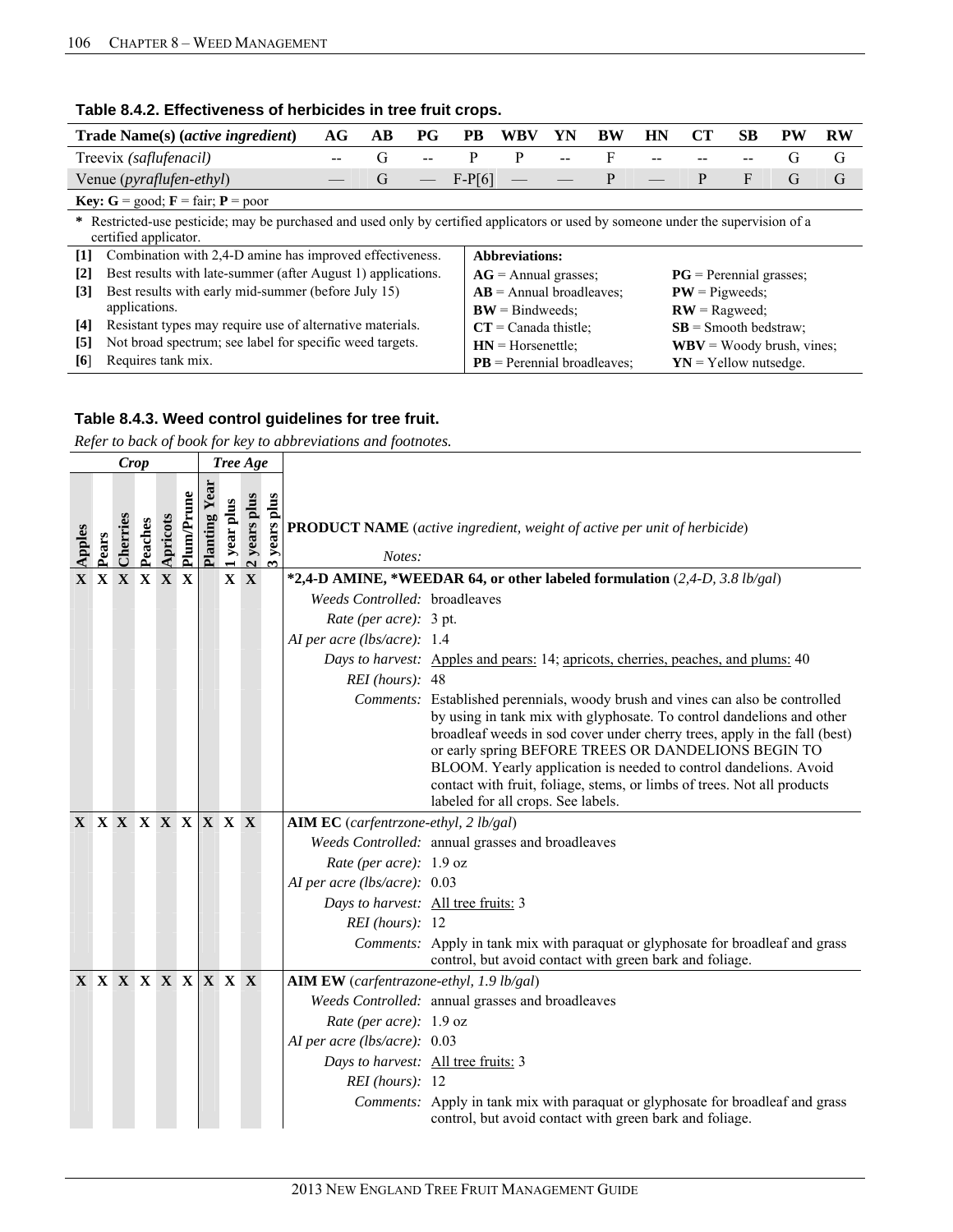|        |                     | <b>Crop</b> |         |          |            |              |           | Tree Age   |                      |                                         |                                                                                                                                                                                                                                                                                                                                                                      |
|--------|---------------------|-------------|---------|----------|------------|--------------|-----------|------------|----------------------|-----------------------------------------|----------------------------------------------------------------------------------------------------------------------------------------------------------------------------------------------------------------------------------------------------------------------------------------------------------------------------------------------------------------------|
| Apples | Pears               | Cherries    | Peaches | Apricots | Plum/Prune | Planting Yea | year plus | years plus | years plus<br>$\sim$ | Notes:                                  | <b>PRODUCT NAME</b> (active ingredient, weight of active per unit of herbicide)                                                                                                                                                                                                                                                                                      |
|        | X X X X X X         |             |         |          |            |              |           |            | X                    | ALION (indaziflam, 1.67 lb/gal)         |                                                                                                                                                                                                                                                                                                                                                                      |
|        |                     |             |         |          |            |              |           |            |                      |                                         | Weeds Controlled: annual grasses and broadleaves                                                                                                                                                                                                                                                                                                                     |
|        |                     |             |         |          |            |              |           |            |                      | Rate (per acre): 5.0-6.5 fl oz          |                                                                                                                                                                                                                                                                                                                                                                      |
|        |                     |             |         |          |            |              |           |            |                      | Days to harvest: 14                     |                                                                                                                                                                                                                                                                                                                                                                      |
|        |                     |             |         |          |            |              |           |            |                      | $REI$ (hours): 12                       |                                                                                                                                                                                                                                                                                                                                                                      |
|        |                     |             |         |          |            |              |           |            |                      |                                         | Comments: Use lower rate on coarse-texture soils; use higher rate for longer weed<br>control; do not apply more than total of 10.3 fl. oz. per acre per season;<br>allow minimum of 30 days between application(s); do not use on soils<br>with more than 40% gravel content. For trees established 3-years. Best<br>control when applied to relatively bear ground. |
|        | <b>X X X</b>        |             |         |          |            |              |           | $X \ X$    |                      | CASORON 1.4CS (dichlobenil, 1.4 lb/gal) |                                                                                                                                                                                                                                                                                                                                                                      |
|        |                     |             |         |          |            |              |           |            |                      |                                         | Weeds Controlled: annual grasses and broadleaves                                                                                                                                                                                                                                                                                                                     |
|        |                     |             |         |          |            |              |           |            |                      | Rate (per acre): $1.4 - 2.8$ gals.      |                                                                                                                                                                                                                                                                                                                                                                      |
|        |                     |             |         |          |            |              |           |            |                      | AI per acre (lbs/acre): 2.9-4.3         |                                                                                                                                                                                                                                                                                                                                                                      |
|        |                     |             |         |          |            |              |           |            |                      | Days to harvest: None listed            |                                                                                                                                                                                                                                                                                                                                                                      |
|        |                     |             |         |          |            |              |           |            |                      | $REI$ (hours): 12                       |                                                                                                                                                                                                                                                                                                                                                                      |
|        |                     |             |         |          |            |              |           |            |                      |                                         | Comments: November to March when soil temp is below 45°. Controls many<br>annual and perennial grasses and weeds.                                                                                                                                                                                                                                                    |
|        | <b>X X X</b>        |             |         |          |            |              |           | X X        |                      | CASORON 4G (dichlobenil, 0.4 lb/lb)     |                                                                                                                                                                                                                                                                                                                                                                      |
|        |                     |             |         |          |            |              |           |            |                      |                                         | Weeds Controlled: annual grasses and broadleaves                                                                                                                                                                                                                                                                                                                     |
|        |                     |             |         |          |            |              |           |            |                      | Rate (per acre): 100-150 lb             |                                                                                                                                                                                                                                                                                                                                                                      |
|        |                     |             |         |          |            |              |           |            |                      | AI per acre (lbs/acre): 4.0-6.0         |                                                                                                                                                                                                                                                                                                                                                                      |
|        |                     |             |         |          |            |              |           |            |                      | Days to harvest: none listed            |                                                                                                                                                                                                                                                                                                                                                                      |
|        |                     |             |         |          |            |              |           |            |                      | $REI$ (hours): 12                       |                                                                                                                                                                                                                                                                                                                                                                      |
|        |                     |             |         |          |            |              |           |            |                      |                                         | Comments: November to March when soil temp is below 45°. Controls many                                                                                                                                                                                                                                                                                               |
|        | X X X X X X X X X X |             |         |          |            |              |           |            |                      |                                         | annual and perennial grasses and weeds.<br>CHATEAU 51 WDG, SW (flumioxazin, .51 lb/lb)                                                                                                                                                                                                                                                                               |
|        |                     |             |         |          |            |              |           |            |                      |                                         | Weeds Controlled: annual grasses and broadleaf weeds                                                                                                                                                                                                                                                                                                                 |
|        |                     |             |         |          |            |              |           |            |                      | Rate (per acre): $6-12$ fl. oz.         |                                                                                                                                                                                                                                                                                                                                                                      |
|        |                     |             |         |          |            |              |           |            |                      | AI per acre (lbs/acre): 0.188-0.38      |                                                                                                                                                                                                                                                                                                                                                                      |
|        |                     |             |         |          |            |              |           |            |                      |                                         | Days to harvest: Apples: pre-bloom; apricots, cherries, peaches, pears, and plums:                                                                                                                                                                                                                                                                                   |
|        |                     |             |         |          |            |              |           |            |                      |                                         | budbreak                                                                                                                                                                                                                                                                                                                                                             |
|        |                     |             |         |          |            |              |           |            |                      | REI (hours): 12                         |                                                                                                                                                                                                                                                                                                                                                                      |
|        |                     |             |         |          |            |              |           |            |                      |                                         | Comments: 12 fl. oz is maximum rate for an application; with 24 fl. oz maximum                                                                                                                                                                                                                                                                                       |
|        |                     |             |         |          |            |              |           |            |                      |                                         | for the season. If soil is covered with weeds at the time of application,                                                                                                                                                                                                                                                                                            |
|        |                     |             |         |          |            |              |           |            |                      |                                         | apply with paraquat. Can only be applied prior to the 'pink bud' stage<br>or in the fall after harvest. DO NOT APPLY TO TREES                                                                                                                                                                                                                                        |
|        |                     |             |         |          |            |              |           |            |                      |                                         | <b>ESTABLISHED LESS THAN 1 YEAR UNLESS PROTECTED</b><br>FROM SPRAY CONTACT BY NON-POROUS TUBES OR WAX                                                                                                                                                                                                                                                                |
|        |                     |             |         |          |            |              |           |            |                      |                                         | <b>CONTAINERS.</b>                                                                                                                                                                                                                                                                                                                                                   |
|        |                     |             |         |          |            |              |           |            |                      |                                         |                                                                                                                                                                                                                                                                                                                                                                      |
|        |                     |             |         |          |            |              |           |            |                      |                                         | Weeds Controlled: Annual and perennial grasses                                                                                                                                                                                                                                                                                                                       |
|        |                     |             |         |          |            |              |           |            |                      | Rate (per acre): 1-1.5pts               |                                                                                                                                                                                                                                                                                                                                                                      |
|        |                     |             |         |          |            |              |           |            |                      | AI per acre (lbs/acre): $0.25 - 0.375$  |                                                                                                                                                                                                                                                                                                                                                                      |
|        |                     |             |         |          |            |              |           |            |                      |                                         | Days to harvest: 14 (nonbearing apples and pears)                                                                                                                                                                                                                                                                                                                    |
|        |                     |             |         |          |            |              |           |            |                      | $REI$ (hours): 12                       |                                                                                                                                                                                                                                                                                                                                                                      |
|        |                     |             |         |          |            |              |           |            |                      |                                         | Comments: Grasses 2-8 in tall. Repeat before regrowth is 10 in tall. Use surfactant<br>or crop oil according to label directions.                                                                                                                                                                                                                                    |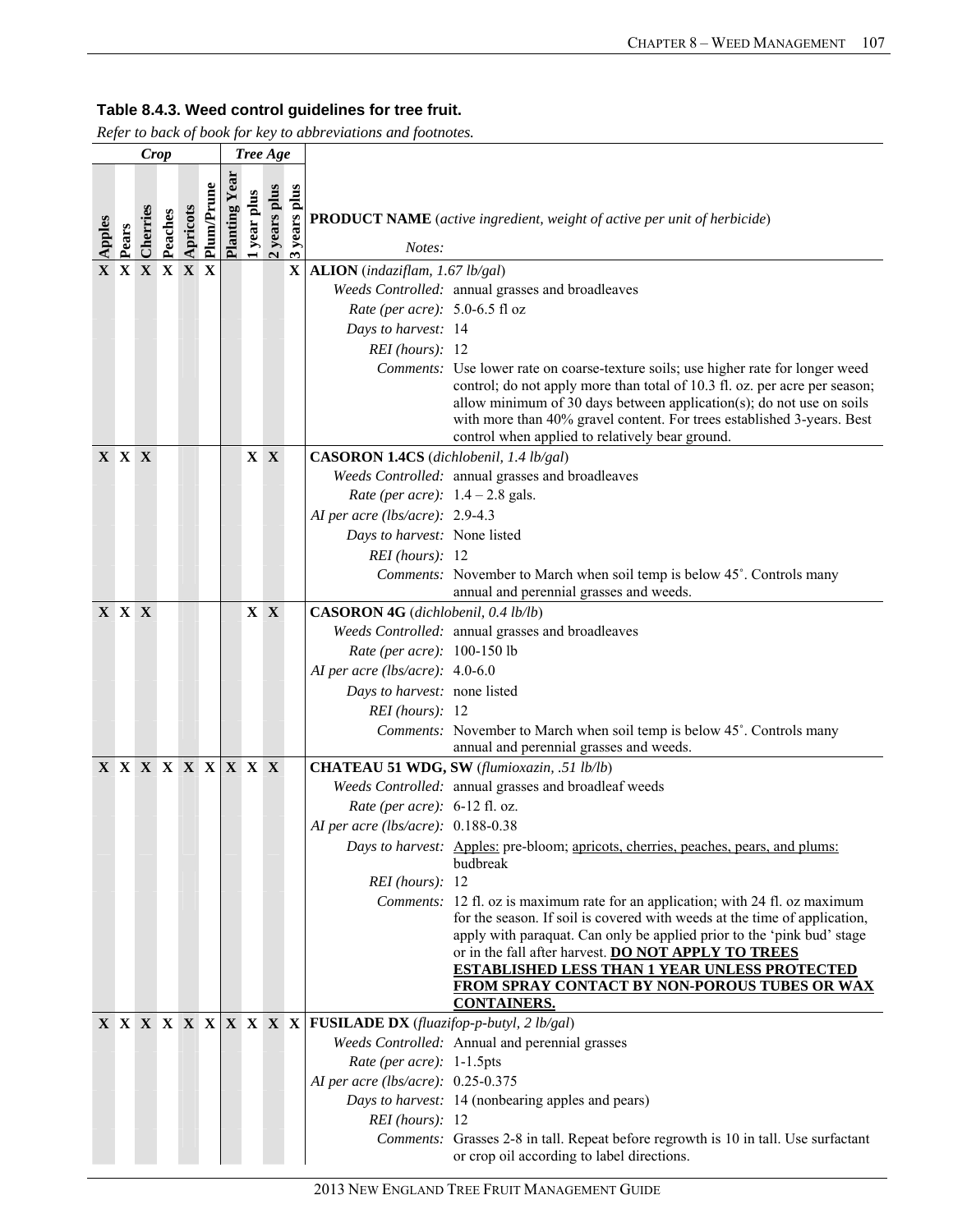|        |                     | <b>Crop</b> |         |          |            |              |            | Tree Age                     |                      |                                           |                                                                                                                                                                      |
|--------|---------------------|-------------|---------|----------|------------|--------------|------------|------------------------------|----------------------|-------------------------------------------|----------------------------------------------------------------------------------------------------------------------------------------------------------------------|
| Apples | Pears               | Cherries    | Peaches | Apricots | Plum/Prune | Planting Yea | year plus  | years plus<br>$\overline{N}$ | years plus<br>$\sim$ | Notes:                                    | <b>PRODUCT NAME</b> (active ingredient, weight of active per unit of herbicide)                                                                                      |
|        | <b>X X X X X X</b>  |             |         |          |            |              | <b>XXX</b> |                              |                      | <b>GALIGAN 2E</b> (oxyfluorfen, 2 lb/gal) |                                                                                                                                                                      |
|        |                     |             |         |          |            |              |            |                              |                      |                                           | Weeds Controlled: annual grasses and broadleaf weeds                                                                                                                 |
|        |                     |             |         |          |            |              |            |                              |                      |                                           | Rates (per acre): Pre-emergence: 5-6 pts; Postemergence: 2-6 pts                                                                                                     |
|        |                     |             |         |          |            |              |            |                              |                      |                                           | AI per acre (lbs/acre): Pre-emergence: 1.25-1.5; Postemergence: 0.5-1.5                                                                                              |
|        |                     |             |         |          |            |              |            |                              |                      |                                           | Days to harvest: Do not apply between budswell and final harvest.                                                                                                    |
|        |                     |             |         |          |            |              |            |                              |                      | REI (hours): 24                           |                                                                                                                                                                      |
|        |                     |             |         |          |            |              |            |                              |                      |                                           | Comments: Apply as soon as soil has settled and no cracks are present. Oxyfluorfen<br>applications limited to dormant trees (before buds on trees begin to<br>grow). |
|        |                     |             |         |          |            |              |            |                              |                      | <b>GALLERY</b> (isoxaben)                 |                                                                                                                                                                      |
|        |                     |             |         |          |            |              |            |                              |                      |                                           | Weeds Controlled: pre-emergent broadleaf                                                                                                                             |
|        |                     |             |         |          |            |              |            |                              |                      | Rates (per acre): 0.66-1.33 lb            |                                                                                                                                                                      |
|        |                     |             |         |          |            |              |            |                              |                      | AI per acre (lbs/acre): $0.5-1.0$         |                                                                                                                                                                      |
|        |                     |             |         |          |            |              |            |                              |                      | Days to harvest: 365                      |                                                                                                                                                                      |
|        |                     |             |         |          |            |              |            |                              |                      | $REI$ (hours): 12                         |                                                                                                                                                                      |
|        |                     |             |         |          |            |              |            |                              |                      |                                           | Comments: Do not apply more than a total of 4 lb of Gallery T&V 75 Dry Flowable<br>per acre within a 12-month period                                                 |
|        | X X X X X X X X X   |             |         |          |            |              |            |                              |                      | GOAL 2XL, (oxyfluorfen, 2 lb/gal)         |                                                                                                                                                                      |
|        |                     |             |         |          |            |              |            |                              |                      |                                           | Weeds Controlled: annual grasses and broadleaf weeds                                                                                                                 |
|        |                     |             |         |          |            |              |            |                              |                      | Rates (per acre): 3.2-4 qt                |                                                                                                                                                                      |
|        |                     |             |         |          |            |              |            |                              |                      | AI per acre (lbs/acre): 1.6-2.0           |                                                                                                                                                                      |
|        |                     |             |         |          |            |              |            |                              |                      |                                           | Days to harvest: Do not apply between budswell and final harvest                                                                                                     |
|        |                     |             |         |          |            |              |            |                              |                      | $REI$ (hours): 24                         |                                                                                                                                                                      |
|        |                     |             |         |          |            |              |            |                              |                      |                                           | Comments: Apply as soon as soil has settled and no cracks are present. Oxyfluorfen<br>applications limited to dormant trees (before buds on trees begin to<br>grow). |
|        | X X X X X X X X X X |             |         |          |            |              |            |                              |                      | GOALTENDER, (oxyfluorfen, 4 lb/gal)       |                                                                                                                                                                      |
|        |                     |             |         |          |            |              |            |                              |                      |                                           | Weeds Controlled: annual grasses and broadleaf weeds                                                                                                                 |
|        |                     |             |         |          |            |              |            |                              |                      |                                           | Rates (per acre): Pre-emergence broadcast: 2.5-3 pts; pre-emergence banded: 2.5-4 pts;<br>postemergence broadcast: 1-3 pts; postemergence banded: 1-4 pts.           |
|        |                     |             |         |          |            |              |            |                              |                      |                                           | AI per acre (lbs/acre): Pre-emergence broadcast:1.25-1.5; pre-emergence banded: 1.25-2;<br>postemergence broadcast: .5-1.5; postemergence banded: .5-2.              |
|        |                     |             |         |          |            |              |            |                              |                      |                                           | Days to harvest: Do not apply between budswell and final harvest                                                                                                     |
|        |                     |             |         |          |            |              |            |                              |                      | REI (hours): 24                           |                                                                                                                                                                      |
|        |                     |             |         |          |            |              |            |                              |                      |                                           | Comments: Apply as soon as soil has settled and no cracks are present. Oxyfluorfen                                                                                   |
|        |                     |             |         |          |            |              |            |                              |                      |                                           | applications limited to dormant trees (before buds on trees begin to<br>grow).                                                                                       |
|        | X X X X X X X X X   |             |         |          |            |              |            |                              |                      |                                           | *GRAMOXONE INTEON, SL 2.0 (*paraquat, 2 lb/gal)                                                                                                                      |
|        |                     |             |         |          |            |              |            |                              |                      |                                           | Weeds Controlled: annual grasses and broadleaves                                                                                                                     |
|        |                     |             |         |          |            |              |            |                              |                      | Rate (per acre): 2.5-4.0 pt.              |                                                                                                                                                                      |
|        |                     |             |         |          |            |              |            |                              |                      | AI per acre (lbs/acre): 0.63-1.0          |                                                                                                                                                                      |
|        |                     |             |         |          |            |              |            |                              |                      |                                           | Days to harvest: Apples and pears: none listed; apricots, cherries, and plums: 28;<br>peaches: 14                                                                    |
|        |                     |             |         |          |            |              |            |                              |                      | REI (hours): 24                           |                                                                                                                                                                      |
|        |                     |             |         |          |            |              |            |                              |                      |                                           | Comments: Apply to emerged weeds as needed. Avoid contact of *paraquat with<br>foliage or trunks of trees. SEE LABEL FOR WORKER SAFETY<br>CAUTIONS.                  |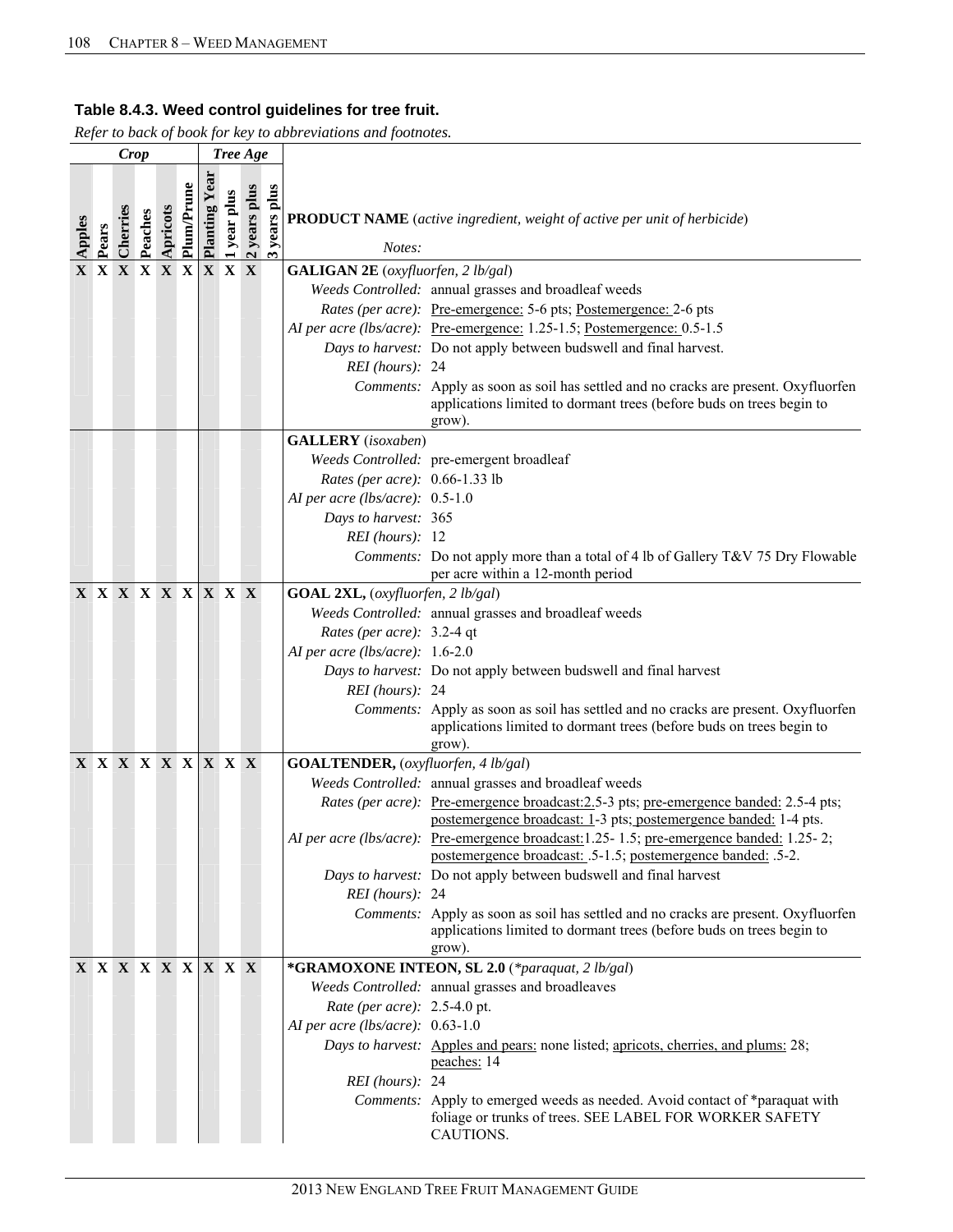*Refer to back of book for key to abbreviations and footnotes.* 

|               |       | Crop               |                        |          |             |                     | Tree Age  |            |                                    |                                              |                                                                                                                                                                                                                                                                                                                                                                                                                                                                                                                                                                        |
|---------------|-------|--------------------|------------------------|----------|-------------|---------------------|-----------|------------|------------------------------------|----------------------------------------------|------------------------------------------------------------------------------------------------------------------------------------------------------------------------------------------------------------------------------------------------------------------------------------------------------------------------------------------------------------------------------------------------------------------------------------------------------------------------------------------------------------------------------------------------------------------------|
| Apples<br>X X | Pears | Cherries           | Peaches<br>$\mathbf X$ | Apricots | Plum/Prune  | <b>Planting Yea</b> | year plus | years plus | years plus<br>$\mathbf{\tilde{c}}$ | Notes:                                       | <b>PRODUCT NAME</b> (active ingredient, weight of active per unit of herbicide)<br>$X \ X \ X$ KARMEX 80DF, DIURON 80DF, other labeled formulations (diruon, 0.80lb/lb)                                                                                                                                                                                                                                                                                                                                                                                                |
|               |       |                    |                        |          |             |                     |           |            |                                    |                                              | Weeds Controlled: annual grasses and broadleaves                                                                                                                                                                                                                                                                                                                                                                                                                                                                                                                       |
|               |       |                    |                        |          |             |                     |           |            |                                    | Rate (per acre): 1.25-2.5 lb                 |                                                                                                                                                                                                                                                                                                                                                                                                                                                                                                                                                                        |
|               |       |                    |                        |          |             |                     |           |            |                                    | AI per acre (lbs/acre): $1.0-3.0$            |                                                                                                                                                                                                                                                                                                                                                                                                                                                                                                                                                                        |
|               |       |                    |                        |          |             |                     |           |            |                                    |                                              | Days to harvest: Apple and pear: apply March through May; peaches: 20                                                                                                                                                                                                                                                                                                                                                                                                                                                                                                  |
|               |       |                    |                        |          |             |                     |           |            |                                    | $REI$ (hours): 12                            |                                                                                                                                                                                                                                                                                                                                                                                                                                                                                                                                                                        |
|               |       |                    |                        |          |             |                     |           |            |                                    |                                              | Comments: Apply early spring before weeds emerge. For apples and pears, do not<br>apply to varieties grafted on full-dwarf rootstocks. For peach, only -<br>apply to trees 3 full years old or older. See label for soil-texture and<br>organic matter rate limitations. Add *paraquat to help control<br>established weeds. Addition of oryzalin has improved late-season<br>annual grass and broadleaf weed control. NOTE: Karmex may be<br>applied in apple and pear plantings established for at least 1 year and<br>peach plantings established at least 3 years. |
|               |       | <b>X X X X X X</b> |                        |          |             |                     |           | $X \ X$    |                                    | *KERB 50W (pronamide, 0.5 lb/lb)             |                                                                                                                                                                                                                                                                                                                                                                                                                                                                                                                                                                        |
|               |       |                    |                        |          |             |                     |           |            |                                    |                                              | Weeds Controlled: Established perennial grasses                                                                                                                                                                                                                                                                                                                                                                                                                                                                                                                        |
|               |       |                    |                        |          |             |                     |           |            |                                    | Rate (per acre): 4.0-8.0 lb                  |                                                                                                                                                                                                                                                                                                                                                                                                                                                                                                                                                                        |
|               |       |                    |                        |          |             |                     |           |            |                                    | AI per acre (lbs/acre): $2.0-4.0$            |                                                                                                                                                                                                                                                                                                                                                                                                                                                                                                                                                                        |
|               |       |                    |                        |          |             |                     |           |            |                                    |                                              | Days to harvest: post harvest in fall                                                                                                                                                                                                                                                                                                                                                                                                                                                                                                                                  |
|               |       |                    |                        |          |             |                     |           |            |                                    | $REI$ (hours): 24                            |                                                                                                                                                                                                                                                                                                                                                                                                                                                                                                                                                                        |
|               |       |                    |                        |          |             |                     |           |            |                                    |                                              | Comments: Apply late fall before soil freezes. Spring-planted trees must be<br>established at least 6 mo; fall-planted trees at least 1 yr. Use other<br>materials for broadleaves and late-summer annual grasses.                                                                                                                                                                                                                                                                                                                                                     |
|               |       | X X X X X X        |                        |          |             |                     |           | $X \ X$    |                                    | <b>MATRIX 25DF</b> (rimsulfuron, 0.25 lb/lb) |                                                                                                                                                                                                                                                                                                                                                                                                                                                                                                                                                                        |
|               |       |                    |                        |          |             |                     |           |            |                                    |                                              | Weeds Controlled: annual grasses and broadleaves                                                                                                                                                                                                                                                                                                                                                                                                                                                                                                                       |
|               |       |                    |                        |          |             |                     |           |            |                                    | Rate (per acre): 4 oz.                       |                                                                                                                                                                                                                                                                                                                                                                                                                                                                                                                                                                        |
|               |       |                    |                        |          |             |                     |           |            |                                    | AI per acre (lbs/acre): 0.0625               |                                                                                                                                                                                                                                                                                                                                                                                                                                                                                                                                                                        |
|               |       |                    |                        |          |             |                     |           |            |                                    |                                              | Days to harvest: Apples and pears: 7; Apricots, cherries, peaches, and plums: 14                                                                                                                                                                                                                                                                                                                                                                                                                                                                                       |
|               |       |                    |                        |          |             |                     |           |            |                                    | $REI$ (hours): 4                             |                                                                                                                                                                                                                                                                                                                                                                                                                                                                                                                                                                        |
|               |       |                    |                        |          |             |                     |           |            |                                    |                                              | Comments: Can be applied once a year as a single application or two times if a<br>banded application of 50% is used. Rainfall or irrigation is necessary<br>for activation.                                                                                                                                                                                                                                                                                                                                                                                            |
|               |       | X X X X X X X X X  |                        |          |             |                     |           |            |                                    | POAST (sethoxydim, 1.5 lb/gal)               |                                                                                                                                                                                                                                                                                                                                                                                                                                                                                                                                                                        |
|               |       |                    |                        |          |             |                     |           |            |                                    | Weeds Controlled: annual grasses             |                                                                                                                                                                                                                                                                                                                                                                                                                                                                                                                                                                        |
|               |       |                    |                        |          |             |                     |           |            |                                    | Rate (per acre): 1.5-2.0 pt                  |                                                                                                                                                                                                                                                                                                                                                                                                                                                                                                                                                                        |
|               |       |                    |                        |          |             |                     |           |            |                                    | AI per acre (lbs/acre): 0.28-0.47            |                                                                                                                                                                                                                                                                                                                                                                                                                                                                                                                                                                        |
|               |       |                    |                        |          |             |                     |           |            |                                    |                                              | Days to harvest: Apples and pears: 14; apricots, cherries, and peaches: 25; plums/prune:<br>1 year (non-bearing application)                                                                                                                                                                                                                                                                                                                                                                                                                                           |
|               |       |                    |                        |          |             |                     |           |            |                                    | $REI$ (hours): 12                            |                                                                                                                                                                                                                                                                                                                                                                                                                                                                                                                                                                        |
|               |       |                    |                        |          |             |                     |           |            |                                    |                                              | Comments: Apply to actively growing grass before tillering or seedhead formation.<br>Use a crop-oil concentrate when applying to plum and prune (see label).                                                                                                                                                                                                                                                                                                                                                                                                           |
|               |       | X X X X            |                        |          | $\mathbf X$ |                     |           |            | X X X                              | <b>PRINCEP 4L</b> (simazine, 4 lb/gal)       |                                                                                                                                                                                                                                                                                                                                                                                                                                                                                                                                                                        |
|               |       |                    |                        |          |             |                     |           |            |                                    |                                              | Weeds Controlled: annual grasses and broadleaves                                                                                                                                                                                                                                                                                                                                                                                                                                                                                                                       |
|               |       |                    |                        |          |             |                     |           |            |                                    | Rate (per acre): 1-2 qt                      |                                                                                                                                                                                                                                                                                                                                                                                                                                                                                                                                                                        |
|               |       |                    |                        |          |             |                     |           |            |                                    | AI per acre (lbs/acre): $1.0-2.0$            |                                                                                                                                                                                                                                                                                                                                                                                                                                                                                                                                                                        |

*Table continued on next page.*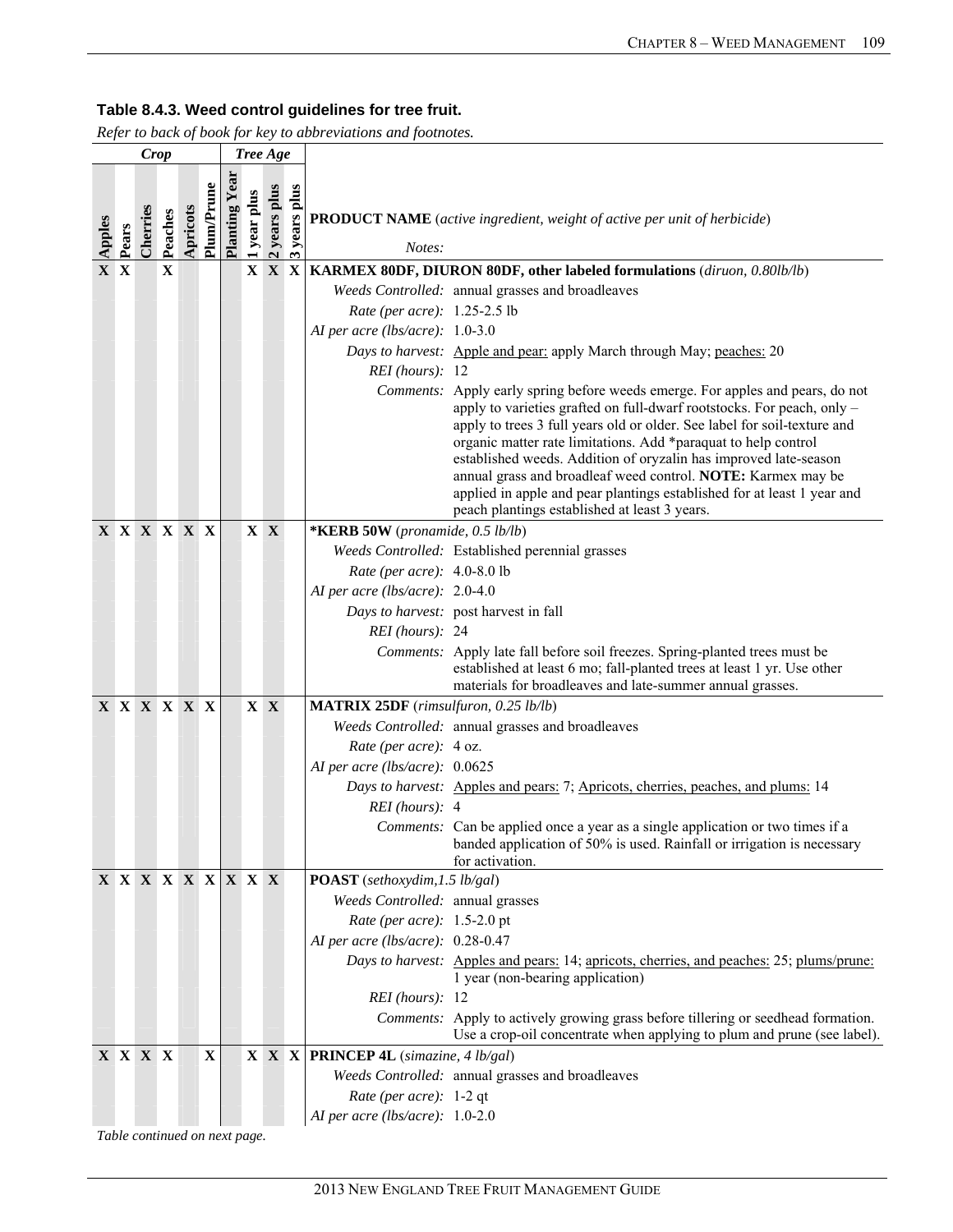| Plum/Prune<br>$\frac{2 \text{ years plus}}{3 \text{ years plus}}$<br>years plus<br>1 year plus<br><b>Planting Y</b><br>Cherries<br>Apricots<br>Peaches<br><b>PRODUCT NAME</b> (active ingredient, weight of active per unit of herbicide)<br>Apples<br>Pears<br>Notes:                                         |  |
|----------------------------------------------------------------------------------------------------------------------------------------------------------------------------------------------------------------------------------------------------------------------------------------------------------------|--|
| <b>PRINCEP 4L</b> (continued)                                                                                                                                                                                                                                                                                  |  |
| Days to harvest: Apples: 150; pears, tart cherries: not listed; peaches, plums, sweet<br>cherries: applied late fall to early spring<br>$REI$ (hours): 12<br>Comments: Apply early spring before weeds emerge. See soil-texture rate<br>limitations on label. Add *paraquat to help control established weeds. |  |
| Addition of napropamide, pendimethalin, or oryzalin have improved<br>late-season annual grass and broadleaf control.                                                                                                                                                                                           |  |
| <b>X X X X X X X X X</b><br><b>PROWL 3.3 EC</b> (pendimethalin, 3.3 lb/gal)                                                                                                                                                                                                                                    |  |
| Weeds Controlled: annual grasses and broadleaf weeds                                                                                                                                                                                                                                                           |  |
| Rates (per acre): 4.8 qts.                                                                                                                                                                                                                                                                                     |  |
| AI per acre (lbs/acre): 4                                                                                                                                                                                                                                                                                      |  |
| Days to harvest: Non-bearing use only.                                                                                                                                                                                                                                                                         |  |
| REI (hours): 24                                                                                                                                                                                                                                                                                                |  |
| Comments: Prowl 3.3 EC use limited to NONBEARING TREES ONLY.                                                                                                                                                                                                                                                   |  |
| X X X X X X X X X<br><b>PROWL H2O</b> (pendimethalin, 3.8 lb/gal)                                                                                                                                                                                                                                              |  |
| Weeds Controlled: annual grasses and broadleaf weeds                                                                                                                                                                                                                                                           |  |
| Rate (per acre): 2-4 qts.                                                                                                                                                                                                                                                                                      |  |
| AI per acre (lbs/acre): 1.9-3.8                                                                                                                                                                                                                                                                                |  |
| Days to harvest: 60 (for all tree fruit)                                                                                                                                                                                                                                                                       |  |
| REI (hours): 24                                                                                                                                                                                                                                                                                                |  |
| Comments: Prowl H2O can be used in non-bearing and bearing trees. No more than<br>4.2 qts/acre/year of Prowl H2O may be applied.                                                                                                                                                                               |  |
| $\mathbf{X}$<br>X<br>RELY 280 (glufosinate-ammonium, 2.34 lb/gal)                                                                                                                                                                                                                                              |  |
| Weeds Controlled: broadleaves and grasses                                                                                                                                                                                                                                                                      |  |
| Rate (per acre): Weeds less than 3": 48 fl oz; weeds less than 6" high pre-tiller grasses:<br>56 fl oz; weeds greater than 6" and/or grasses that have tillered: 56-82<br>fl oz                                                                                                                                |  |
| AI per acre (lbs/acre): Weeds less than 3": .8775; weeds less than 6" high pre-tiller<br>grasses: 1.02; weeds greater than 6" and/or grasses that have tillered:<br>$1.02 - 1.5$                                                                                                                               |  |
| Days to harvest: 14                                                                                                                                                                                                                                                                                            |  |
| $REI$ (hours): 12                                                                                                                                                                                                                                                                                              |  |
| Comments: Sucker control is not listed on Rely 280 label.                                                                                                                                                                                                                                                      |  |
| X X X X X X X X X<br><b>ROUNDUP, OTHER FORMULATIONS</b> (glyphosate, 4 lb/gal)                                                                                                                                                                                                                                 |  |
| Weeds Controlled: all                                                                                                                                                                                                                                                                                          |  |
| Rates (per acre): 1-3 qts.                                                                                                                                                                                                                                                                                     |  |
| AI per acre (lbs/acre): $1-3$                                                                                                                                                                                                                                                                                  |  |
| Days to harvest: Apples and pears: 1, apricots, cherries, peaches, and plums: 17                                                                                                                                                                                                                               |  |
| $REI$ (hours): 12                                                                                                                                                                                                                                                                                              |  |
| Comments: Timing varies with weed type. Apply to emerged weeds as needed.<br>Avoid contact of glyphosate with foliage, branches, suckers or trunks<br>of trees.                                                                                                                                                |  |
| <b>X X X X X X</b><br><b>SCYTHE</b> (pelargonic acid)                                                                                                                                                                                                                                                          |  |
| Weeds Controlled: annual broadleaf and grasses mostly; rootsuckers                                                                                                                                                                                                                                             |  |
| Rates (per acre): 3-10% by volume                                                                                                                                                                                                                                                                              |  |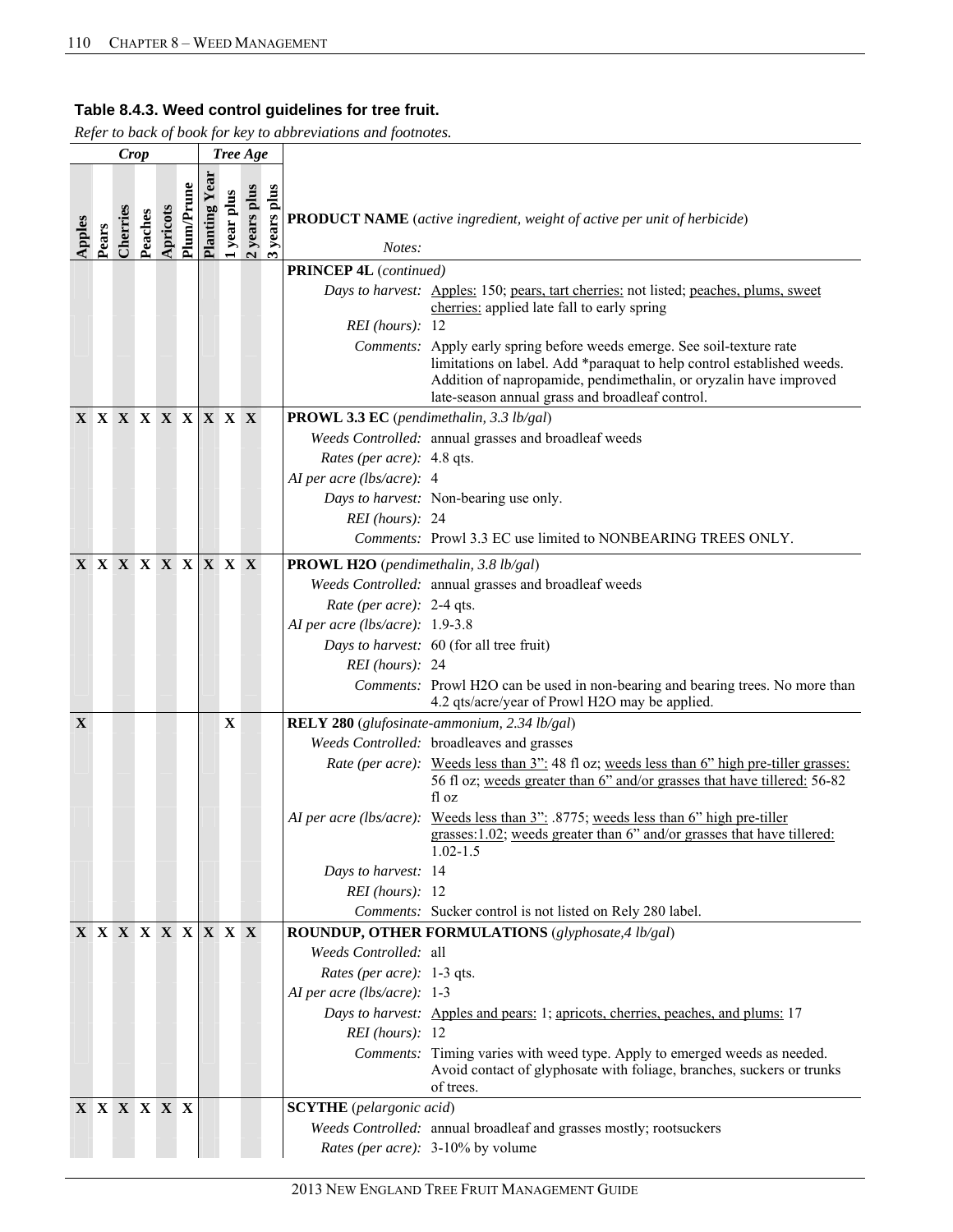*Refer to back of book for key to abbreviations and footnotes.* 

|        |             | <b>Crop</b> |             |          |             |              | Tree Age       |              |            |                                          |                                                                                                                                                                                                                                                                                                                                                                                  |
|--------|-------------|-------------|-------------|----------|-------------|--------------|----------------|--------------|------------|------------------------------------------|----------------------------------------------------------------------------------------------------------------------------------------------------------------------------------------------------------------------------------------------------------------------------------------------------------------------------------------------------------------------------------|
| Apples | Pears       | Cherries    | Peaches     | Apricots | Plum/Prune  | Planting Yea | year plus      | 2 years plus | years plus | Notes:                                   | <b>PRODUCT NAME</b> (active ingredient, weight of active per unit of herbicide)                                                                                                                                                                                                                                                                                                  |
|        |             |             |             |          |             |              |                |              |            | <b>SCYTHE</b> (continued)                |                                                                                                                                                                                                                                                                                                                                                                                  |
|        |             |             |             |          |             |              |                |              |            | Days to harvest: 0                       |                                                                                                                                                                                                                                                                                                                                                                                  |
|        |             |             |             |          |             |              |                |              |            | $REI$ (hours): 12                        |                                                                                                                                                                                                                                                                                                                                                                                  |
|        |             |             |             |          |             |              |                |              |            |                                          | Comments: Can be used as a directed/shielded spray and/or rootsucker control.<br>Avoid contact with green bark or desirable foliage. Use 5% for control<br>of annual broadleaf weeds and grasses, 10% for maximum vegetation<br>burndown.                                                                                                                                        |
| X      |             |             |             |          |             |              |                |              |            | $X \ X \ X$ SANDEA (halosulfuron-methyl) |                                                                                                                                                                                                                                                                                                                                                                                  |
|        |             |             |             |          |             |              |                |              |            |                                          | Weeds Controlled: broadleaf weeds and nustsedge                                                                                                                                                                                                                                                                                                                                  |
|        |             |             |             |          |             |              |                |              |            | <i>Rates (per acre):</i> 1/2 to 1 ounce  |                                                                                                                                                                                                                                                                                                                                                                                  |
|        |             |             |             |          |             |              |                |              |            | Days to harvest: 14                      |                                                                                                                                                                                                                                                                                                                                                                                  |
|        |             |             |             |          |             |              |                |              |            | REI (hours): 12                          |                                                                                                                                                                                                                                                                                                                                                                                  |
|        |             |             |             |          |             |              |                |              |            |                                          | Comments: Apply uniformly with ground equipment in a minimum of 15 gals of<br>water pe acre. For best results use a NIS and broad-spectrum burndown<br>herbicide with post-emergence applications. Avoid spry drift or contact<br>with fruit and foliage. Avoid application when temperature above 85 F.<br>Do not apply more than 2 ounces Sandea per acre per year.            |
|        | X X X X     |             |             |          | $\mathbf X$ |              |                |              |            |                                          | $X \ X \ X$ SIMAZINE 90DF, other labeled formulations (simazine, 0.9 lb/lb)                                                                                                                                                                                                                                                                                                      |
|        |             |             |             |          |             |              |                |              |            |                                          | Weeds Controlled: annual grasses and broadleaves                                                                                                                                                                                                                                                                                                                                 |
|        |             |             |             |          |             |              |                |              |            | Rate (per acre): 1.1-2.2 lbs             |                                                                                                                                                                                                                                                                                                                                                                                  |
|        |             |             |             |          |             |              |                |              |            | AI per acre (lbs/acre): $1.0-2.0$        |                                                                                                                                                                                                                                                                                                                                                                                  |
|        |             |             |             |          |             |              |                |              |            |                                          | Days to harvest: Apples, pears, sour cherries: depends on the product label; peaches,<br>sweet cherries, plums: apply late fall to early spring.                                                                                                                                                                                                                                 |
|        |             |             |             |          |             |              |                |              |            | REI (hours): 12                          |                                                                                                                                                                                                                                                                                                                                                                                  |
|        |             |             |             |          |             |              |                |              |            |                                          | Comments: Apply early spring before weeds emerge. See soil-texture rate<br>limitations for simazine and norflurazon. Add *paraquat to help control<br>established weeds. Addition of napropamide, pendimethalin, or oryzalin<br>have improved late-season annual grass and broadleaf control. NOTE:<br>Tank mixes will alter the days to harvest. See product label for details. |
|        | X X         |             | $\mathbf X$ |          |             |              | <b>X X X X</b> |              |            | *SINBAR 80 DF (terbacil, .8 lb/lb)       |                                                                                                                                                                                                                                                                                                                                                                                  |
|        |             |             |             |          |             |              |                |              |            |                                          | Weeds Controlled: annual grasses and broadleaves                                                                                                                                                                                                                                                                                                                                 |
|        |             |             |             |          |             |              |                |              |            |                                          | <i>Rate (per acre)</i> : 0.5-1.0 lb. (High rate is 2 lb for 2+ year old peaches)                                                                                                                                                                                                                                                                                                 |
|        |             |             |             |          |             |              |                |              |            | AI per acre (lbs/acre): $0.4-0.8$        |                                                                                                                                                                                                                                                                                                                                                                                  |
|        |             |             |             |          |             |              |                |              |            |                                          | Days to harvest: Apples and peaches: 60; All other tree fruit: non-bearing                                                                                                                                                                                                                                                                                                       |
|        |             |             |             |          |             |              |                |              |            | $REI$ (hours): 12                        |                                                                                                                                                                                                                                                                                                                                                                                  |
|        |             |             |             |          |             |              |                |              |            |                                          | Comments: For non-bearing, young, newly-planted trees, make the first application<br>after a significant rainfall or irrigation that will settle the soil around                                                                                                                                                                                                                 |
|        |             |             |             |          |             |              |                |              |            |                                          | the base of the tree. Rate varies with tank mix combination, age of tree,                                                                                                                                                                                                                                                                                                        |
|        |             |             |             |          |             |              |                |              |            |                                          | and soil texture/organic matter content.                                                                                                                                                                                                                                                                                                                                         |
|        | X X X X X X |             |             |          |             |              |                | $X \ X$      |            | SOLICAM (norflurazon, 0.8 lb/lb)         |                                                                                                                                                                                                                                                                                                                                                                                  |
|        |             |             |             |          |             |              |                |              |            |                                          | Weeds Controlled: annual grasses and broadleaves                                                                                                                                                                                                                                                                                                                                 |
|        |             |             |             |          |             |              |                |              |            | Rate (per acre): 2.5-3.0 lb              |                                                                                                                                                                                                                                                                                                                                                                                  |
|        |             |             |             |          |             |              |                |              |            | AI per acre (lbs/acre): 2.0-2.4          |                                                                                                                                                                                                                                                                                                                                                                                  |
|        |             |             |             |          |             |              |                |              |            | Days to harvest: All: 60                 |                                                                                                                                                                                                                                                                                                                                                                                  |
|        |             |             |             |          |             |              |                |              |            | REI (hours): 12                          |                                                                                                                                                                                                                                                                                                                                                                                  |

*Table continued on next page.*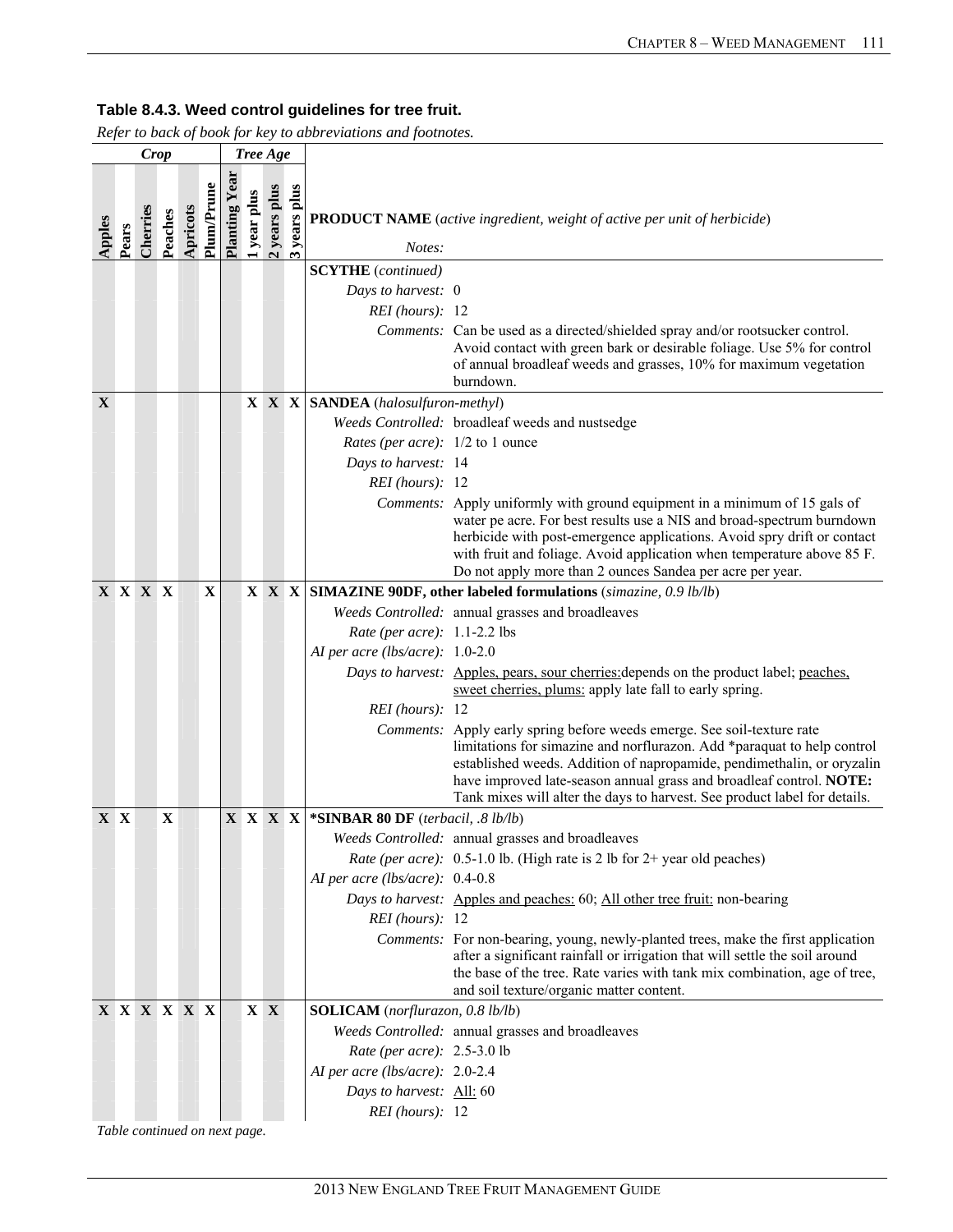|     |                   | <b>Crop</b> |                             |          |             |                      |             | Tree Age     |                      |                                                                 |                                                                                                                                                                                                                                                                                                                                                                                                                                                                                              |
|-----|-------------------|-------------|-----------------------------|----------|-------------|----------------------|-------------|--------------|----------------------|-----------------------------------------------------------------|----------------------------------------------------------------------------------------------------------------------------------------------------------------------------------------------------------------------------------------------------------------------------------------------------------------------------------------------------------------------------------------------------------------------------------------------------------------------------------------------|
|     | Apples<br>Pears   | Cherries    | Peaches                     | Apricots | Plum/Prune  | <b>Planting Year</b> | l year plus | 2 years plus | years plus<br>$\sim$ | Notes:                                                          | <b>PRODUCT NAME</b> (active ingredient, weight of active per unit of herbicide)                                                                                                                                                                                                                                                                                                                                                                                                              |
|     |                   |             |                             |          |             |                      |             |              |                      | <b>SOLICAM</b> (continued)                                      |                                                                                                                                                                                                                                                                                                                                                                                                                                                                                              |
|     |                   |             |                             |          |             |                      |             |              |                      |                                                                 | Comments: Apply early spring before weeds emerge. See soil-texture rate<br>limitations. Add *paraquat to help control established weeds. Additions<br>of napropamide, pendimethalin, or oryzalin have improved late-season<br>annual grass and broadleaf weed control.                                                                                                                                                                                                                       |
| X X |                   |             |                             |          |             |                      |             |              |                      | <b>X STARANE ULTRA</b> ( <i>fluoxypyr</i> , 2.8 <i>lb/gal</i> ) |                                                                                                                                                                                                                                                                                                                                                                                                                                                                                              |
|     |                   |             |                             |          |             |                      |             |              |                      |                                                                 | Weeds Controlled: annual and perennial broadleaves                                                                                                                                                                                                                                                                                                                                                                                                                                           |
|     |                   |             |                             |          |             |                      |             |              |                      | Rate (per acre): 0.4-1.4 pt                                     |                                                                                                                                                                                                                                                                                                                                                                                                                                                                                              |
|     |                   |             |                             |          |             |                      |             |              |                      | AI per acre (lbs/acre): 0.14-0.5                                |                                                                                                                                                                                                                                                                                                                                                                                                                                                                                              |
|     |                   |             |                             |          |             |                      |             |              |                      | Days to harvest: 14                                             |                                                                                                                                                                                                                                                                                                                                                                                                                                                                                              |
|     |                   |             |                             |          |             |                      |             |              |                      | REI (hours): 24                                                 |                                                                                                                                                                                                                                                                                                                                                                                                                                                                                              |
|     |                   |             |                             |          |             |                      |             |              |                      |                                                                 | Comments: Do not apply Starane Ultra more than one time/year or during<br>bloom.                                                                                                                                                                                                                                                                                                                                                                                                             |
|     |                   |             | $X$ $X$ $X$ $X$ $X$ $X$ $X$ |          |             |                      |             |              |                      | *STINGER (clopyralid, 3 lb/gal)                                 |                                                                                                                                                                                                                                                                                                                                                                                                                                                                                              |
|     |                   |             |                             |          |             |                      |             |              |                      |                                                                 | Weeds Controlled: Established perennial broadleaf weeds                                                                                                                                                                                                                                                                                                                                                                                                                                      |
|     |                   |             |                             |          |             |                      |             |              |                      | Rate (per acre): 1/3-2/3 pt                                     |                                                                                                                                                                                                                                                                                                                                                                                                                                                                                              |
|     |                   |             |                             |          |             |                      |             |              |                      | AI per acre (lbs/acre): $0.12-0.24$                             |                                                                                                                                                                                                                                                                                                                                                                                                                                                                                              |
|     |                   |             |                             |          |             |                      |             |              |                      | Days to harvest: 30                                             |                                                                                                                                                                                                                                                                                                                                                                                                                                                                                              |
|     |                   |             |                             |          |             |                      |             |              |                      | $REI$ (hours): 12                                               |                                                                                                                                                                                                                                                                                                                                                                                                                                                                                              |
|     |                   |             |                             |          |             |                      |             |              |                      |                                                                 | Comments: Apply for post-emergence control of specific problem weeds such as<br>Canada thistle, clover, vetch, dandelion, in row and row middles. Not<br>to exceed 2/3 pt/A/year.                                                                                                                                                                                                                                                                                                            |
|     | X X X X X X X X X |             |                             |          |             |                      |             |              |                      | <b>SURFLAN AS</b> (oryzalin, 4 lb/gal)                          |                                                                                                                                                                                                                                                                                                                                                                                                                                                                                              |
|     |                   |             |                             |          |             |                      |             |              |                      |                                                                 | Weeds Controlled: annual grasses and broadleaf weeds                                                                                                                                                                                                                                                                                                                                                                                                                                         |
|     |                   |             |                             |          |             |                      |             |              |                      | Rate (per acre): 3-6 qts.                                       |                                                                                                                                                                                                                                                                                                                                                                                                                                                                                              |
|     |                   |             |                             |          |             |                      |             |              |                      | AI per acre (lbs/acre): $3-6$                                   |                                                                                                                                                                                                                                                                                                                                                                                                                                                                                              |
|     |                   |             |                             |          |             |                      |             |              |                      | Days to harvest: None listed                                    |                                                                                                                                                                                                                                                                                                                                                                                                                                                                                              |
|     |                   |             |                             |          |             |                      |             |              |                      | REI (hours): 24                                                 |                                                                                                                                                                                                                                                                                                                                                                                                                                                                                              |
|     |                   |             |                             |          |             |                      |             |              |                      |                                                                 | Comments: Additional measures may be needed to control later emerging weeds.<br>Add *paraquat to help control established perennial grasses and weeds.                                                                                                                                                                                                                                                                                                                                       |
|     | X X               |             |                             |          |             |                      |             |              |                      | $X \ X \ X$ <b>TREEVIX</b> (saflufenacil, 0.7 lb a.i. per lb)   |                                                                                                                                                                                                                                                                                                                                                                                                                                                                                              |
|     |                   |             |                             |          |             |                      |             |              |                      |                                                                 | Weeds Controlled: Weeds Controlled: postemergence broadleaf                                                                                                                                                                                                                                                                                                                                                                                                                                  |
|     |                   |             |                             |          |             |                      |             |              |                      | Rate (per acre): 1 oz                                           |                                                                                                                                                                                                                                                                                                                                                                                                                                                                                              |
|     |                   |             |                             |          |             |                      |             |              |                      | AI per acre (lbs/acre):                                         |                                                                                                                                                                                                                                                                                                                                                                                                                                                                                              |
|     |                   |             |                             |          |             |                      |             |              |                      | Days to harvest: 0                                              |                                                                                                                                                                                                                                                                                                                                                                                                                                                                                              |
|     |                   |             |                             |          |             |                      |             |              |                      | $REI$ (hours): 12                                               |                                                                                                                                                                                                                                                                                                                                                                                                                                                                                              |
|     |                   |             |                             |          |             |                      |             |              |                      |                                                                 | <i>Comments:</i> Do not apply more than 1 oz Treevix in a single application; do not<br>apply more thant 3 oz Treevix in a single season; do not use in tree<br>nurseries or year of planting; $2nd$ , $3rd$ leaf trees should have trunk<br>shields or care taken to not spray trunks. Must be tank mixed with a<br>grass herbicide or broad spectrum post-emergent herbicide such as<br>glyphosate, requires the addition of MSO (methylated seed oil) as an<br>adjuvant for best results. |
|     | X X X X           |             |                             |          | $\mathbf X$ |                      |             | $X \ X$      |                      |                                                                 | *UNISON or other labeled formulation (2,4-D, 1.74 lb/gal)                                                                                                                                                                                                                                                                                                                                                                                                                                    |
|     |                   |             |                             |          |             |                      |             |              |                      | Weeds Controlled: broadleaves                                   |                                                                                                                                                                                                                                                                                                                                                                                                                                                                                              |
|     |                   |             |                             |          |             |                      |             |              |                      | Rate (per acre): 3 pt.                                          |                                                                                                                                                                                                                                                                                                                                                                                                                                                                                              |